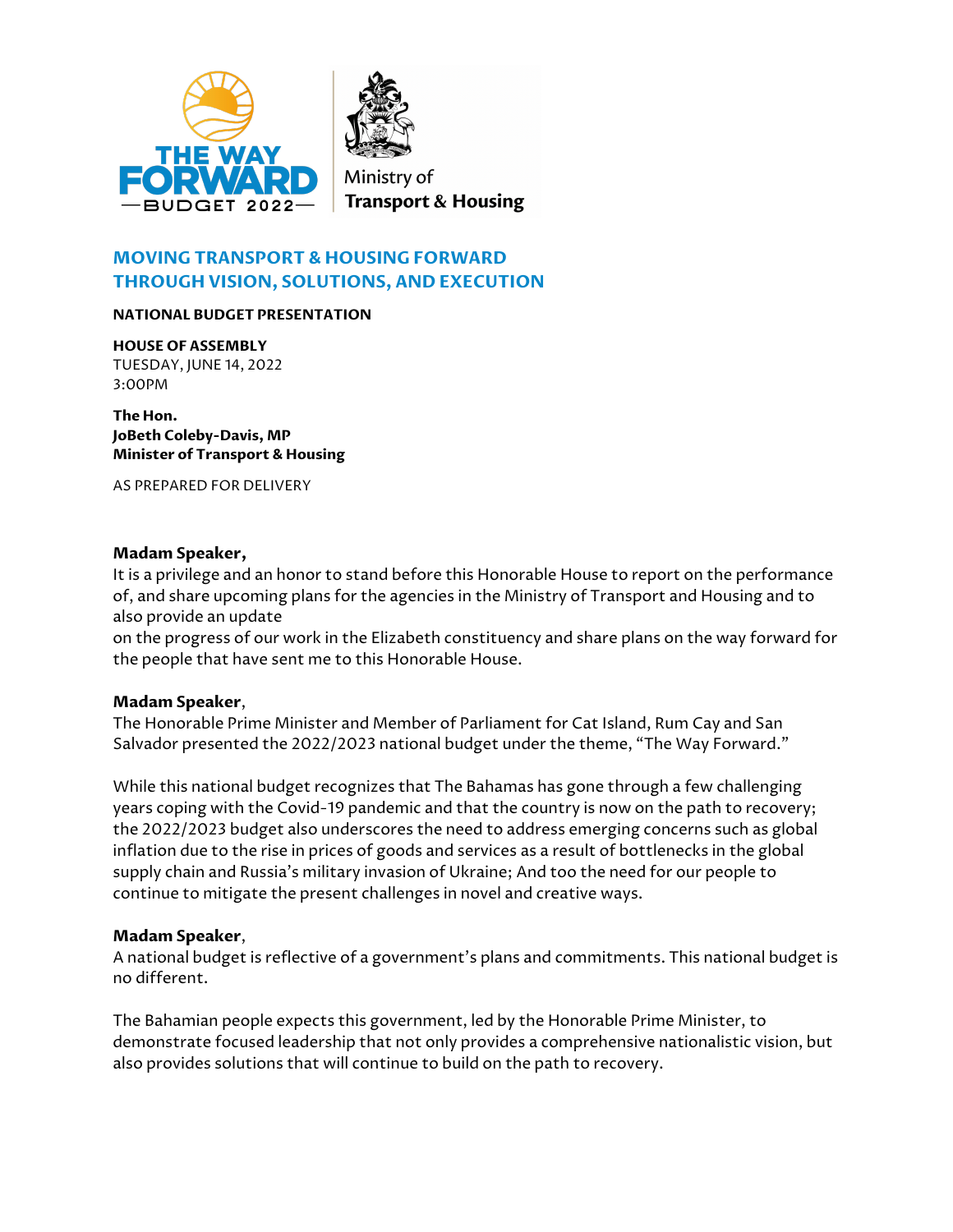The Bahamian people are looking for national leadership that will execute its agenda in a transformative and meaningful way to inspire and unite our country.

### **Madam Speaker**,

I am giving my pledge to work towards making this recovery a successful one that will leave every Bahamian better off and our country, The Bahamas – the land we all love - in a stronger position.

As I address this Honorable House, I wish to publicly place on record my immense gratitude to God for continuing to guide my steps; I want to pay special homage to my husband, my best friend, my peace-of-mind, the one who makes the burden a little lighter, and who kisses me on my forehead every morning before I leave, and wake up every evening to ask me how my day was? (just to make sure I am okay), Donavon Antoine Davis Jr., as we will celebrate our 6<sup>th</sup> wedding anniversary on Saturday, I want to say thank you and I love you! To my three-year-old daughter Bethani, who showers me with the most innocent form of affection that warms my heart, to my family for their love, support, and understanding; to my Cabinet and Parliamentary colleagues for their advice and guidance; and to my stellar administrative team at the Ministry of Transport and Housing – led by Permanent Secretary Antoinette Thompson, for their professionalism and stewardship of this ministry's mandate.

# **Madam Speaker**,

From St. Andrew's Beach to Elizabeth Estates, from Yamacraw Beach to Hanna Road, from Lumumba Lane to Pine Barren Road; the people of Elizabeth have elected me to be their voice. I do not take this task lightly and as I stated during the official opening of my constituency headquarters on April 5, 2021, I intend to make; I might add, a **notable** difference in Elizabeth and The Bahamas;

# **Madam Speaker**,

National budgets outline a government's spending priorities and identify the sources of revenue it will use to pay for those priorities. This budget under the theme, "The Way Forward," is a key tool for the Davis led administration in executing our vision and implementing solutions for the next 12 months.

Our vision in its simplest form is to move our nation forward and to leave our people better off. We understand that national transformation does not happen by accident, nor is it an overnight process. However, we know that deliberate, targeted solutions supported by a detailed, holistic vision will yield positive results.

# **Madam Speaker**,

You will note that our plans for this fiscal year will revitalize the economy, mitigate the impact of inflation, bring much-needed relief to those who need it most, and create widespread opportunities at every level of our society.

Let us be very clear, **Madam Speaker**, this is the people's budget and every initiative, every intervention, and every policy solution is geared towards positively impacting the lives of Bahamians – the people we serve.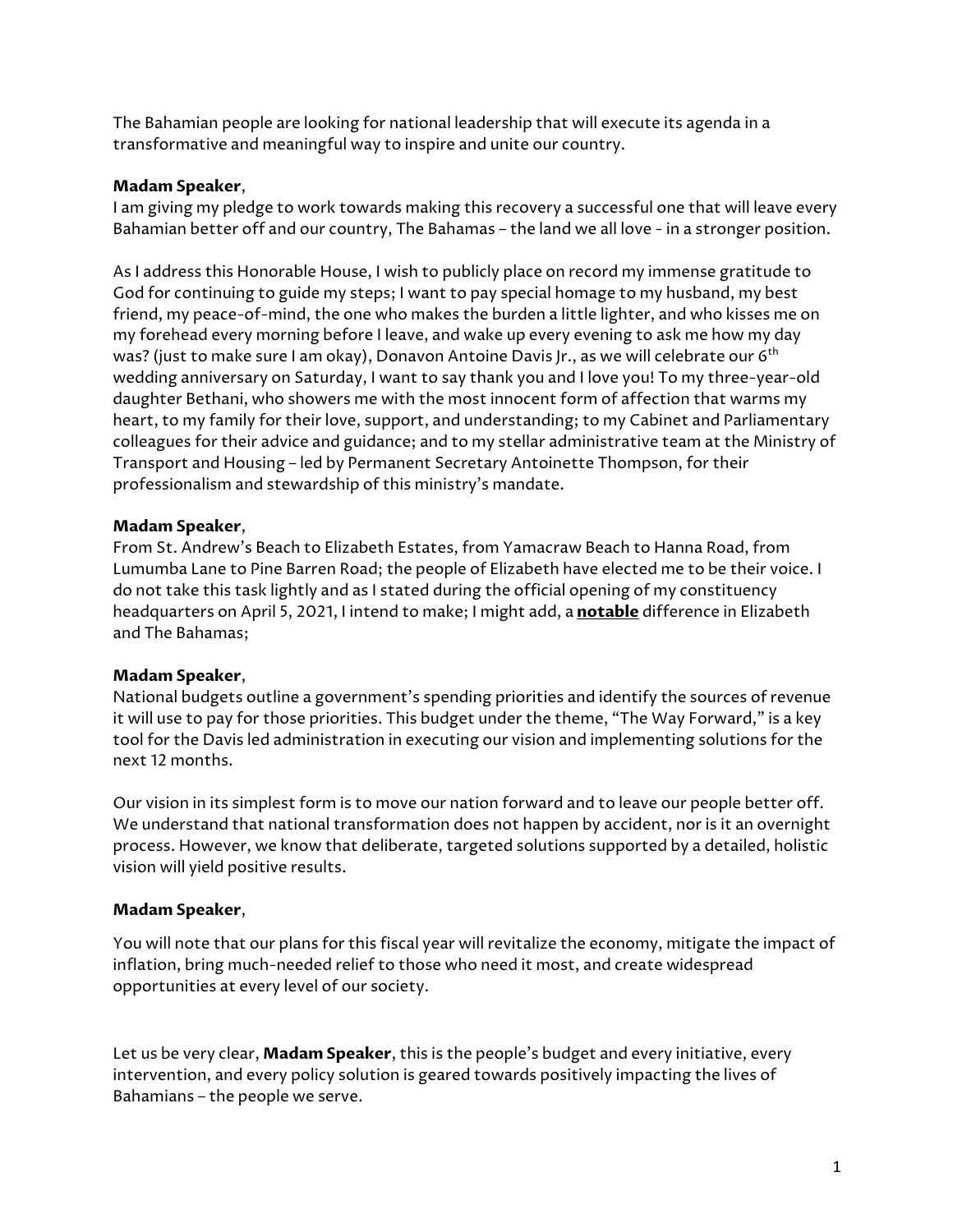The foundations of this budget are rooted in our *Blueprint for Change*.

In that document, you will find our commitment to rescue the economy, bring relief to the Bahamian people, rebuild for resiliency (especially in our northern islands), and empower Bahamians, among other promises.

The *Blueprint for Change* wasn't simply a book of Election Day promises. The *Blueprint* represents the collective vision to transform this nation at every level. In those pages, you will find short, medium, and long-term solutions for nation-building. That is why, from day one, the Davis Administration was able to hit the ground sprinting.

We got to work for the Bahamian people immediately – no training wheels or baby steps necessary. In the *Blueprint for Change*, we have our playbook for driving the changes we promised – changes which I wish to assure the Bahamian people, that they can believe in.

## **Madam Speaker**,

After 4 years of lacklustre governance, cynicism was at an all-time high. In short, we inherited a country in crisis.

I'm talking about:

- o Historic levels of unemployment,
- o A struggling economy,
- o Record levels of debt and record-high budgetary deficits,
- o We had our northern islands unable to properly recover due to an insufficient and incompetent response,
- o And, of course, we had an inflexible, out-of-touch, economy-killing regime of lockdowns and curfews that did not adequately adapt to changing circumstances on the ground.

It was not an easy situation to step into governance. Many people doubted that any government would be able to turn around what appeared to be a hopeless situation. But, on September 16<sup>th</sup>, **Madam Speaker**, a government with real plans for change came in.

You know, **Madam Speaker**, the good book says, "without vision the people perish." It was a fortunate day when the Bahamian people said goodbye to the former administration and welcomed a new government with a vision for a more abundant life. I am so proud of our accomplishments during the past eight months.

As soon as we took office and had our first Cabinet meeting, the Prime Minister made it clear that it was time to get to work on the agenda. And that's what we did.

Each one of my Cabinet and Parliamentary colleagues on the government side are hard at work delivering each day for the Bahamian people.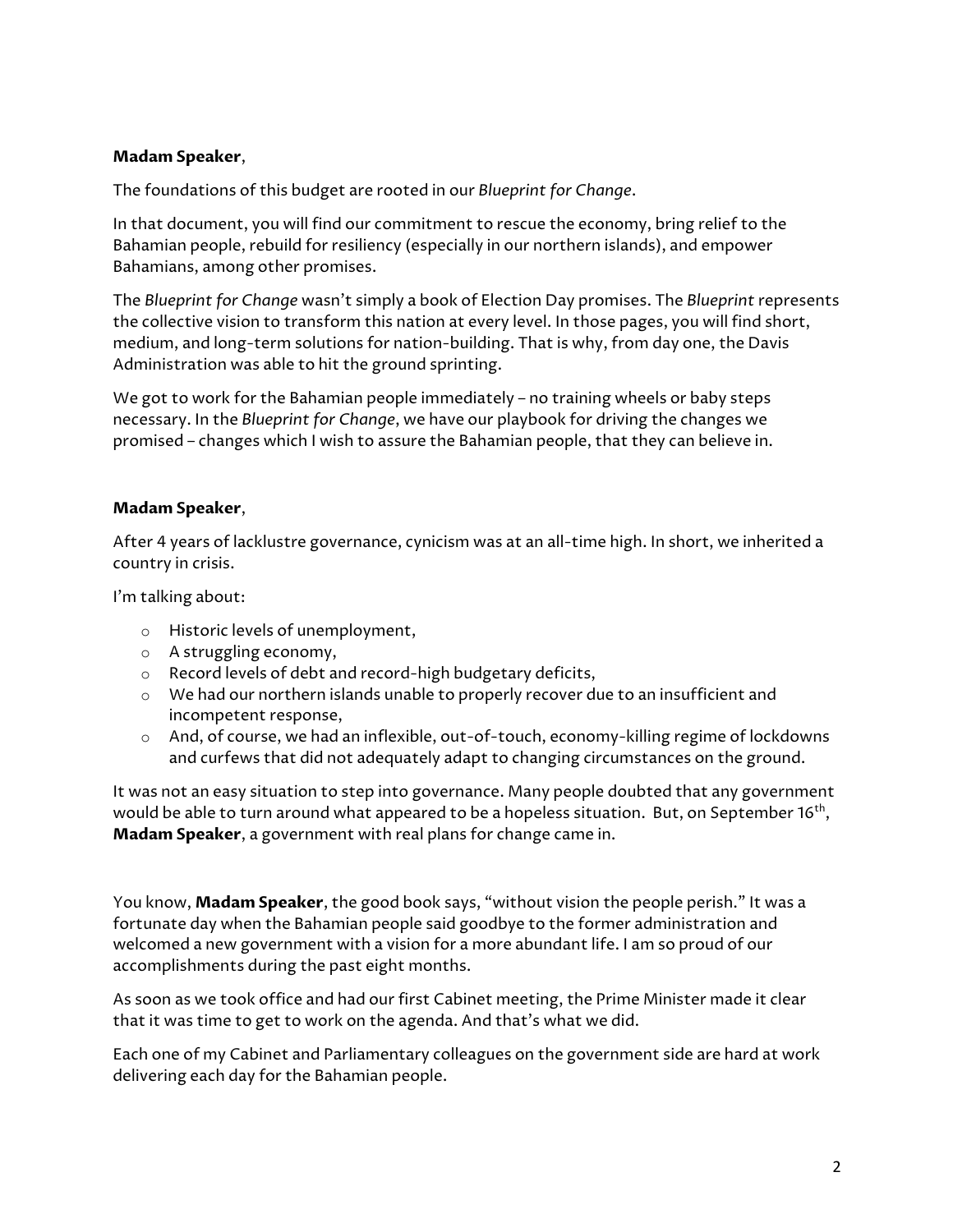A lot of people are saying they have never seen a government come in and do so much in so short a time. What people were expecting was the typical narrative: a new government comes in and says, "we can't do what we want to do because things were worse than we realized." **Madam Speaker,** one thing you won't hear from this administration is excuses. Accountability is a core value of this administration. And that accountability begins with holding ourselves accountable to deliver as promised. I believe we have successfully taken the first steps.

# **Madam Speaker**,

Even before the passage of our first budget, we have brought about great changes in this country. Within our first few months, the Bahamian people felt the shackles of the Competent Authority fall away as we got rid of nonsensical curfews and business closures and replaced them with common sense, data-driven public health policies that allowed money to begin circulating through our economy again and got thousands of Bahamians back to work.

We became the first country in the world to be eligible for Blue Carbon Credits, introducing a new source of revenue that will aid us in our goals of increasing government revenues during the next five years.

## **Madam Speaker**,

This administration made the decision to reduce customs duties on several items to help Bahamians cope with the rising price of goods because of global inflation. What I love about our approach is that we lowered duty rates on things we want people to eat, like vegetables, meats, eggs, chicken – these things are now completely duty-free. And Bahamians will feel the difference at the checkout line.

Multiple food stores have already released statements stating that the savings will be passed on to consumers. The people have been crying for the government to do something significant when it comes to prices – while we may not be able to stop global inflation, I am confident that we have taken the right steps to provide some relief to our people.

### **Madam Speaker**,

I could stand here for the full two hours talking about what we have done and are about to do; but instead I will simply highlight those I consider most meaningful, such as:

- o Free catastrophic healthcare
- o Raising the exemption for Real Property Tax from 250,000 to 300,000 dollars a lot of homeowners will feel the benefit of that – their Property Tax bill just fell to zero.
- o We are adding \$50 million dollars to the Small Business Development Centre budget
- o We are building a new prison. This is a big one, **Madam Speaker**, not just when it comes to addressing the overcrowding, but also when it comes to improved outcomes. Implementing new policies for rehabilitation in an inadequate setting was counterproductive. We were fighting an uphill battle. Even the most well-intended interventions would likely struggle to succeed in that environment. **Madame Speaker**, we were essentially pouring new wine into old skins, but that will now end under the Davis administration. And I am positive that this investment will spark improved outcomes when it comes to the recidivism rate and rehabilitation efforts.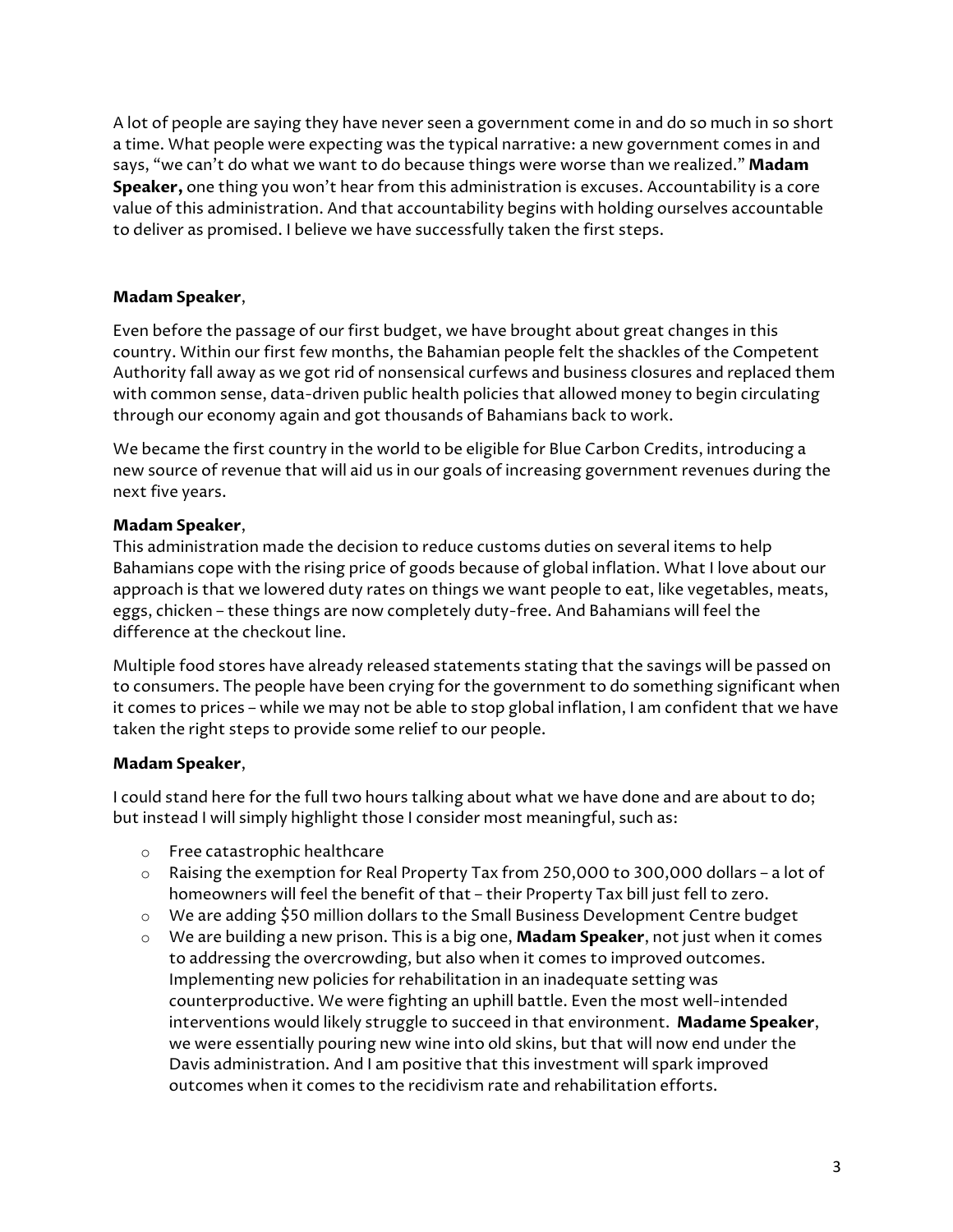$\circ$  An initiative that is near and dear to me is the construction of a new women's shelter. We are giving victims of abuse and assault an opportunity for safety and refuge. This is another big deal, **Madam Speaker** – another initiative that makes me so proud to be a part of this administration.

**Madam Speaker**, this is not exhaustive since there are so many things that we will accomplish with this first budget. We have set the standard high throughout the course of our first year and we intend to keep it high.

When we look at what we were able to deliver in such a short amount of time, I am confident that our government will have the greatest impact on the greatest amount of people.

### **Madam Speaker**,

Homeowners and homeowners-to-be will also receive a boost through the customs duty reductions that will be in place for building and electrical supplies. Many building supplies have been zero-rated or significantly reduced. Once again, it is all about expanding access for the greatest amount of people possible. Bahamians at every level of our society will reap the benefits of this reduction.

You will note the common theme in our policy approach, **Madam Speaker**. It is all about the greater good. Social and economic equity are among our core values. We have a lot of work to do to get The Bahamas to the place where it needs to be in terms of equal access and widespread opportunity and empowerment. But this administration is taking those first, brave steps toward it. This budget is just the first. By the time we have completed this term, we will make significant progress towards balanced and shared economic growth.

The way forward is together, **Madam Speaker**. That is our vision.

### **Madam Speaker**,

In keeping with the budget theme, "The Way Forward," my presentation is titled "*Moving Transport and Housing Forward through Vision, Solutions, and Execution*."

This theme is not just a slogan for my budget presentation, **Madam Speaker**; it is indicative of the core objectives of our work at the Ministry of Transport and Housing.

More importantly, it speaks to the need to provide visionary leadership that not only motivates, inspires and galvanize a people, but leadership that invariably is solutions based and results driven.

### **Madam Speaker**,

My Ministry is comprised of the following agencies – The Air Accident Investigation Authority (AAIA), The Bahamas Meteorological Department, The Road Traffic Department, The Bahamas Postal Service, The Port Department, and the Department of Housing.

Relations with The Bahamas Mortgage Corporation, The Bahamas Maritime Authority and mailboat service operators also fall under my Ministry.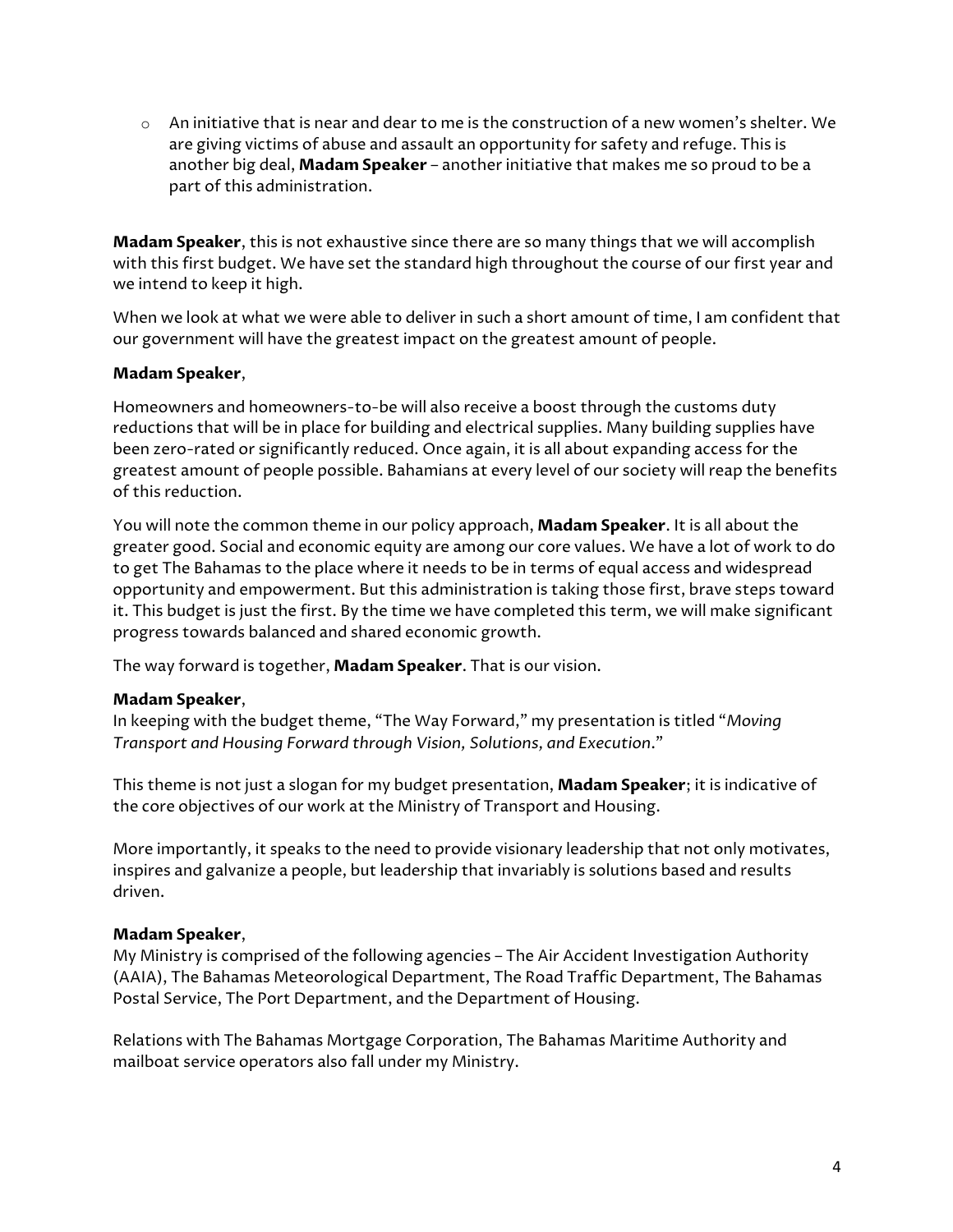We at the Ministry of Transport and Housing have made significant progress in rolling out our agenda and we are pressing on progressively.

To be clear, **Madam Speaker**, we at the Ministry of Transport and Housing have been working diligently to deliver for the Bahamian people.

### As they say, **Madam Speaker**, the proof is in the pudding!

Permit me to share with you, **Madam Speaker**, some of our accomplishments:

- $\circ$  During the period December 6<sup>th</sup> 10<sup>th</sup> 2021, The Bahamas Aircraft Accident Investigation Authority (AAIA) was the focus of an audit by the International Civil Aviation Organization (ICAO). I am pleased to share with this Honourable House that compliance scores increased from 13.59% in 2017 to 90.29% in 2021. I want to congratulate the team at AAIA for doing an excellent job. It is also important, Madam Speaker, to note that the Member for Englerston was instrumental in establishing the Authority in 2016.
- o The Department of Meteorology has recently developed a Storm Surge Model Atlas and Digital Platform for the islands of Grand Bahama and Eleuthera. This Storm Surge Atlas gives Meteorologists at the Department of Meteorology the ability to predict the extent and depth of flooding from storm surges for a set of individual hurricanes categorized by their intensity and heading. The development of this Atlas will assist in allowing the Department to better provide information to the Bahamian people.
- $\circ$  At the Road Traffic Department, we've opened an office on the island of Bimini, introduced an appointment system at the Carmichael Office, and increased resources at the Department to improve the delivery of services. We've also established two units with the Department – the Process Improvement/ Quality Assurance Unit and the Investigation Unit. We have also re-introduced the Enforcement Unit. Additionally, I am pleased to advise this Honourable House that over 280 Bahamians were granted taxilivery plates. While we are careful not to saturate the industry, the granting of these new plates is a means of boosting entrepreneurship and expanding economic access for Bahamians.
- o With respect to the Postal Service, upgrades, and refurbishments to Post Offices throughout the country have been completed or are underway. We heard the concerns of many Bahamians regarding the timely delivery of mail and have begun the process of addressing manpower shortages and technology weaknesses to provide a better quality of service for the Bahamian people.
- $\circ$  With respect to the Port Department, we re-opened the water sports industry on November 15<sup>th</sup>, 2021, after a lengthy hiatus. The public would recall that the industry was closed from March 2020. Additionally, in Abaco – following a two- plus years closure – we've secured an office space for the Marsh Harbour Port Department which is now open for business.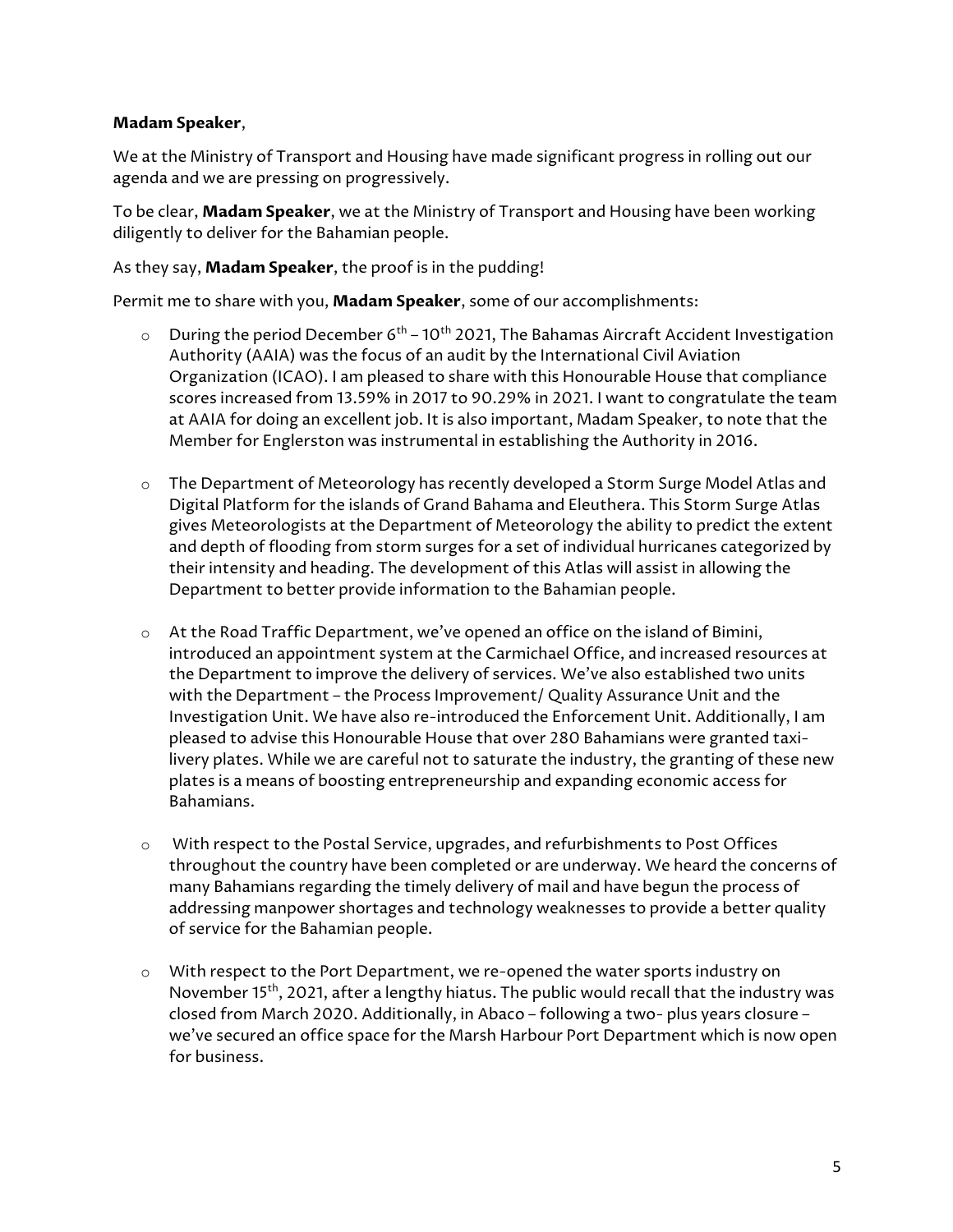o Through the Department of Housing, let me first state that in the past eight months, we have built infinitely more homes than the previous administration. We've opened Pinecrest and have started work on the Central Pines housing project in Abaco. We've also signed off on the Renaissance at Carmichael housing project. Let me also note **Madam Speaker**, that the Department of Housing in partnership with The Bahamas Mortgage Corporation have held housing fairs on New Providence, Abaco, and Grand Bahama – receiving over 1,000 applications. Further, the Department of Housing's organizational structure was refreshed to include a dedicated and committed customer service and application team to improve the experience of applicants seeking homes. A new website has been created - www.moth@bahamas.com - to provide for a better interface and exchange of information. The website features a live chat platform that has so far been used by over 300 persons. Additionally, we have revamped the entire application process to allow for an efficient review processing. The Department of Housing has also partnered with the Broadcasting Corporation of The Bahamas in developing a television advertisement series to provide Bahamians with information on affordable housing solutions in progress, share information on the mortgage application process, and share tips on how to qualify for a mortgage. The series aired during national newscast in the month of May. Our vision is to provide widespread affordable housing to Bahamians across the archipelago and we are now executing the plan that will take us there. This is not just a promise, **Madam Speaker**, this is commitment. People already have keys in their hands. I don't say this to brag but to express my pride in being a part of an administration that is helping Bahamians to achieve their dream of home ownership.

### **Madam Speaker**,

As I indicated earlier, our mission is to move transport and housing forward for Bahamians. Our accomplishments clearly indicate that we are working to make a difference. We are a functioning team, **Madam Speaker**, and I sincerely acknowledge the hard-work of my leadership team for assisting in driving the transformation - Permanent Secretary Antoinette Thompson, Undersecretary Gaynell Rolle, First Assistant Secretary Betty Kerr, Captain Delvin Major of AAIA, Acting Director Jeffrey Simmons of the Meteorology Department, Acting Comptroller Bertram Bowleg of the Road Traffic Department, Comptroller Marc Ingraham of the Ministry, Postmaster Jennifer Johnson of the Postal Service, Acting Controller Berne Wright of the Port Department, Acting Chief Housing Officer Oral LaFleur and Acting Director Thomas Ferguson of the Department of Housing. Thank you to every staff member at the Ministry of Transport and Housing and the various agencies that fall under the remit of my Ministry.

### **Madam Speaker**,

We are merely at the beginning of our journey, and these first steps have set the tone for high productivity and a result-driven culture throughout the rest of this five-year term and beyond.

We have realistic plans to move transport and housing forward. This budget is critical to achieving our objectives. We intend to be strategic and to execute our solutions as quickly as possible for the Bahamian people.

While there have been some critical voices referencing the allocation for travel expenses in the 2022/2023 national budget, let me quickly note that an allocation represents a tentative estimation, not a definitive expense. Additionally, let me note that government travel at my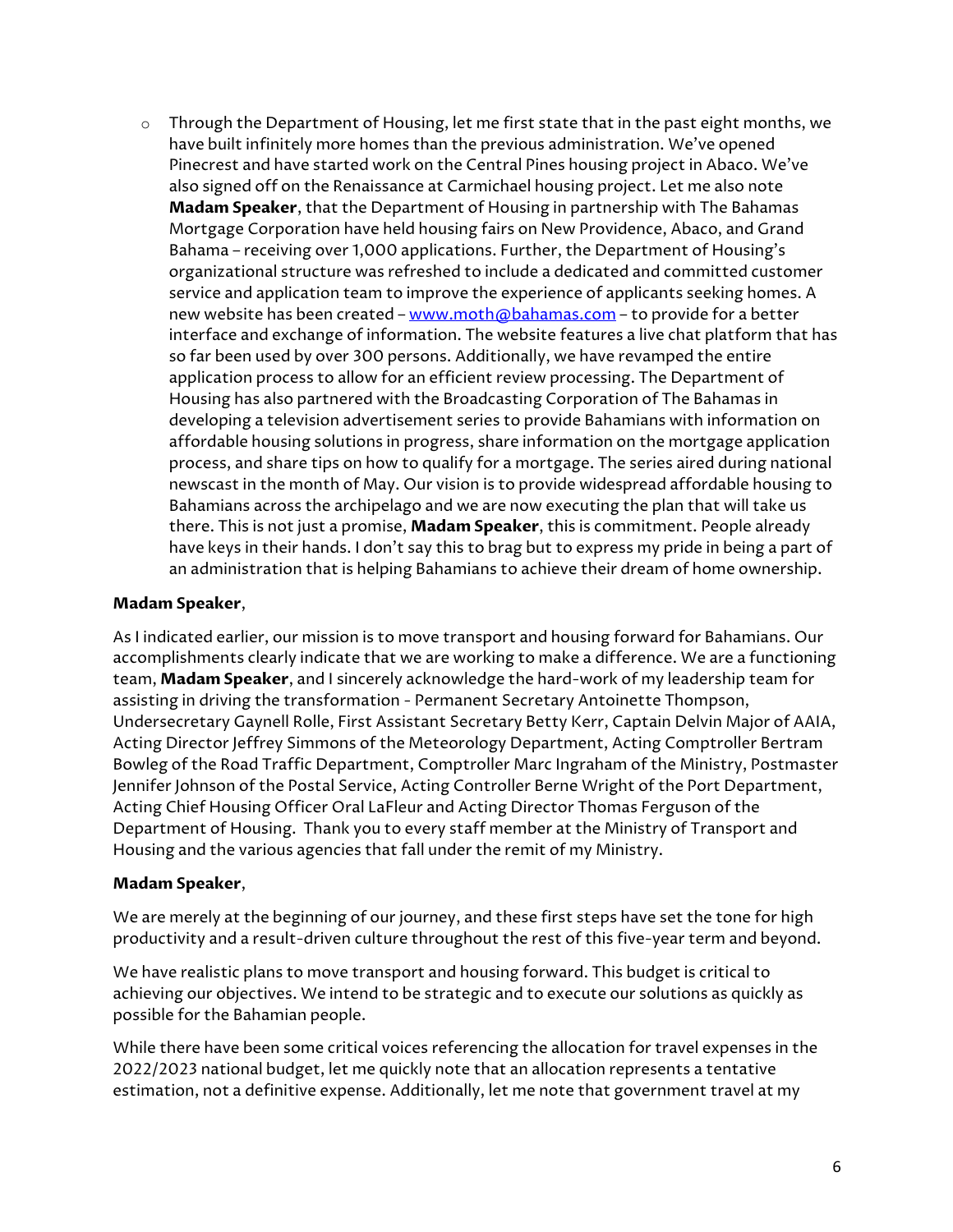Ministry is limited to a small delegation – with a key focus on bringing tangible results for the Bahamian people.

### **Madam Speaker**,

As a Minister, I am cognizant to avoid the wasteful spending of public funds. Government does not have an ATM card with an endless supply of cash. Therefore, at my Ministry we are being accountable and purposeful with our handling of government funds.

By way of update, **Madam Speaker**, my Ministry completed a fact-finding mission to New York and Atlanta with view to improving services at the Road Traffic Department and the Port Department.

With respect to the Road Traffic Department, the focus of the trip was to gain insight and best practices from the Metropolitan Atlanta Rapid Transit Authority (MARTA) – a multi-model transit company in Atlanta and the Metropolitan Transportation Authority in New York.

As it relates to the Port Department, **Madam Speaker**, an important purpose of the trip was a visit to the Port of New York and New Jersey – the third largest port in the US and the largest port on the east coast.

The fact- finding mission, **Madam Speaker**, was a huge success. In the coming months, members of the public will see and feel the tangible results of the fact-finding mission- with many changes to our Public Bus Transportation sector being rolled out.

Additionally, **Madam Speaker**, my Ministry in conjunction with the Bahamas Maritime Authority recently concluded a trip to Greece where The Bahamas participated in the 2022 Posidonia Shipping Conference and Exhibition.

Greece, **Madam Speaker**, is one of the largest ship owning countries in the world and at 20 percent, Greek shipowners account for the greatest nationality interests on the Bahamian ship registry.

The purpose, **Madam Speaker**, behind our attendance at the Conference and Exhibition is to ensure that our nation remains on the cutting edge and up to date on international trends in the shipping sector. Additionally, our attendance at the Conference and Exhibition afforded our nation the opportunity to promote our ship registry. Specifically, a key purpose of the trip is to expand the number of ships under The Bahamas flag and to expand education and training opportunities for Bahamians.

Let us make no mistake about it, **Madam Speaker**, forming meaningful global partnerships is critical to driving reform and transformation of public agencies.

### **Madam Speaker**,

As I indicated earlier, we are moving forward in the Ministry of Transport and Housing. I will now share our plans in the upcoming fiscal year.

In this budget cycle, we will see housing activity on the islands of New Providence, Abaco, Grand Bahama, Eleuthera, Andros, Bimini and Exuma. We have made intentional efforts to move away from Nassau-centric plans to incorporate housing developments across the entire archipelago. Therefore, Madam Speaker, we have allocated \$1.5 million dollars to the Department of Housing for the development of subdivisions.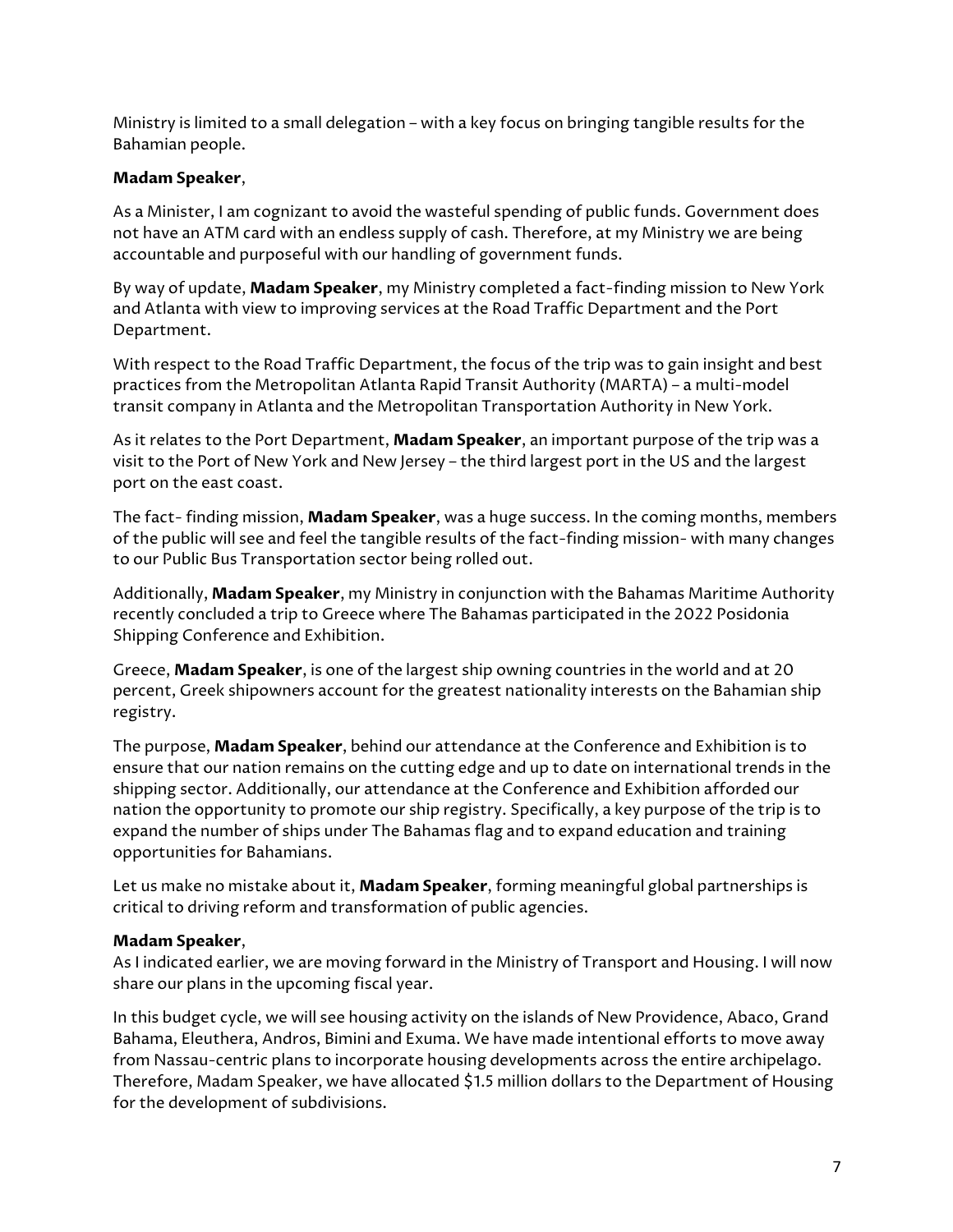Beginning with New Providence, on Carmichael Road, we have The Renaissance, which will consist of 365 residential and commercial lots. Of the four phases for infrastructure, phase one has already been completed. We are currently commencing the completion of phase two of the infrastructural works.

The homes will be built in two phases, the first phase will consist of 200 affordable homes, which will include single-family homes, condo-style homes, and multi-family homes. There will also be 165 commercial lots.

The second phase of Road works, Water & Sewer Works, Electrical Works, and Surveying Works will be commenced this week. This subdivision is aptly named "Renaissance" because it represents a revival of the affordable housing market with high-quality homes that represent a new level in affordable housing in New Providence.

Also in New Providence, we have the Dignity Gardens Subdivision. There were 2 multi-family lots in this subdivision with all infrastructure in place. Those lots have now been cut into four (4) single family lots for construction of affordable homes.

Site plans and house plans are completed and have been submitted to Ministry of Works for approval. These homes will be built by our small contractors and when completed will be used as the pilot for our Rent-to-Own programme.

With regards to our Rent-to-Own programme, I am pleased to advise this Honourable House that the Department of Housing will be assisted by an Advisory Council comprised of distinguished individuals from both the private and public sectors. This advisory council will assist with the drafting the policy for the Rent-to-Own. Some suggested ways to manage this program is to require a down-payment in a smallest amount to facilitate the move in and then monthly payments for a period of 18 months or 3 years to build up equity and transition to a full mortgage. We have some fine tuning with this proposed structure and I am certain the Advisory Council will get us to a more confirmed position.

I want to take a moment to appreciate this, **Madam Speaker**, Dignity Gardens will allow local families to live in high quality, affordable housing with dignity. These homes will be built by small contractors, ensuring that smaller firms benefit from our construction works.

Most importantly, through these homes, we are launching the government's unprecedented rent-to-own initiative, expanding access to home ownership in a real way for people whose income may be suitable, but for one reason or another, may not qualify for a traditional mortgage.

Social equity, **Madam Speaker**. That is the Davis Administration's vision.

We developed this rent-to-own initiative as a solution to inequities in home ownership and now we are executing on that vision with plans for this initial pilot programme. Eventually, this will be used as a national model for rent-to-own affordable housing.

This is change we can believe in, **Madam Speaker**.

And this new, uplifting programme – this dream facilitating initiative –is solely a product of the Davis Administration's people-centred policies.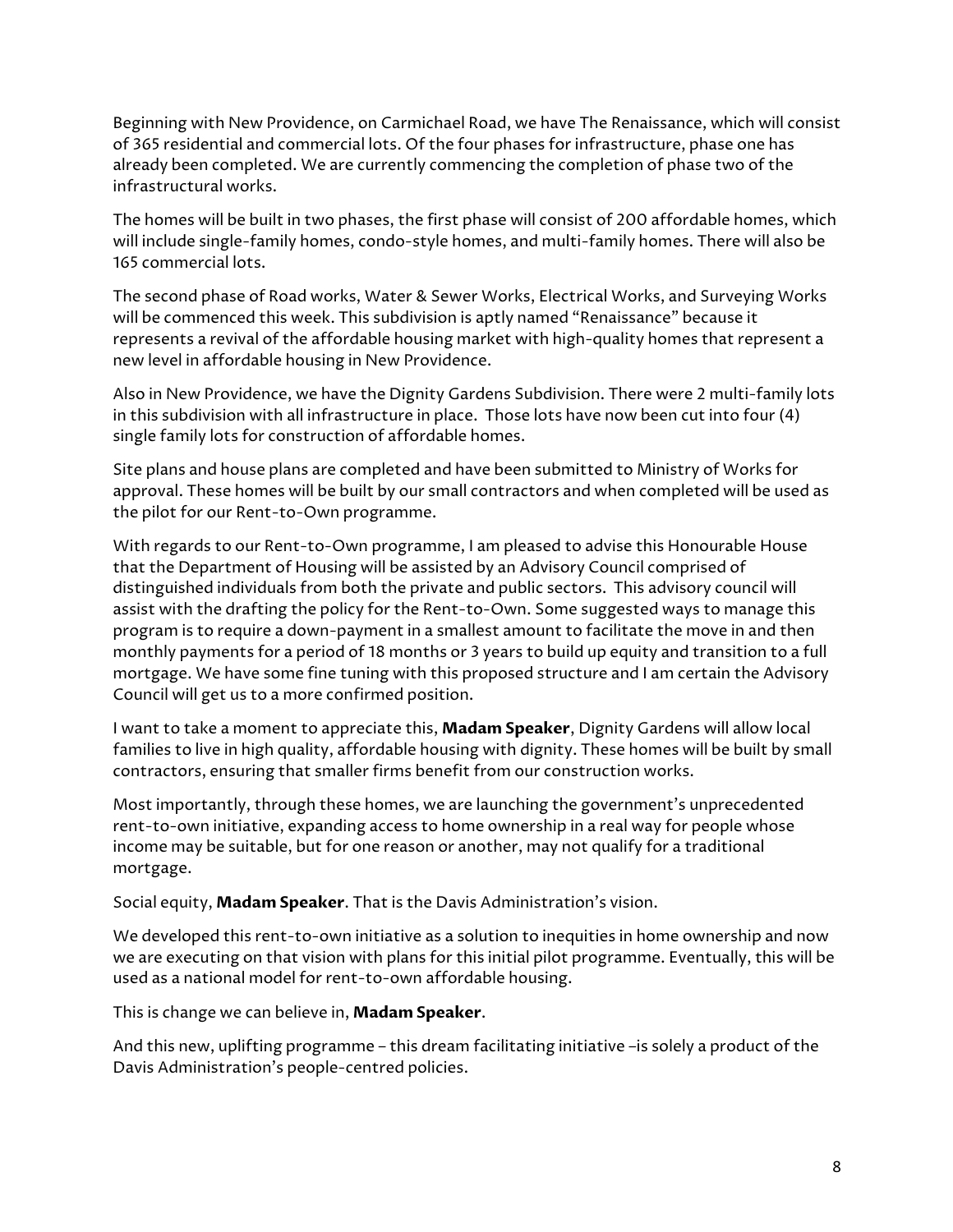In Fire Trail Gardens, there were two reserved parcels of land that were cut into six single family lots for construction of affordable homes.

All utility works including water, sewer, electricity, survey markers and the survey plan are all in place. Site plans and house plans are completed, and these homes will also be a part of the Rentto-own programme.

## **Madam Speaker**,

The Leonard Sugarman Subdivision is a special case.

This Fox Hill-based Subdivision is one where the occupants have possessed the land and built their homes but were never regularized over 20 years ago. As a result, some of the homeowners never had utilities connected to their homes. The Davis Administration could not let this egregious act continue under our watch. The Ministry of Transport & Housing is in the process of completing the infrastructural works that will finally allow the residents in the subdivision to be connected to the utilities and live more comfortably.

### **Madam Speaker**,

On May 27<sup>th</sup>, we handed keys to three homeowners at the Pinecrest opening ceremony. Additional homes are under construction, and several more will be completed over the next few weeks, not months, FEW WEEKS. So, we can expect more keys to be handed over very soon. We began construction in January of this year, and in just six months, these homes were ready for occupation.

We know there are concerns about the subdivision's location. The southern part of the island is prone to flooding, and we recognize that. Pinecrest will be the first subdivision by the Department of Housing to adopt comprehensive measures to mitigate damage from both hurricanes and flooding. But nobody must take my word for it. This ministry and this administration are here to deliver results. The proof will be in the outcome. Not only can any independent observer inspect these measures with their own eyes, but we will also see these mitigation measures at work as heavy rains fall.

### **Madam Speaker**,

I now turn to our Family Island housing initiatives.

The development in Central Pines, Abaco will feature 30 homes that will be built through a Public-Private Partnership. The lots are currently in various stages of completion, with 10 having lots that are now up to blocks and the remainder lots being levelled and prepared for construction. The cost of these homes will range in price from one hundred and thirty thousand to one hundred and eighty thousand dollars.

Eighteen additional lots are being developed in Central Pines and are being made ready for infrastructural development.

As many Bahamian companies are offering to participate in the Public-Private Partnership programme in Abaco, the Department of Housing's technical teams are presently looking at land in our inventory that could be potentially developed to further meet the need of the community and our private partners. We do have land in Central Pines but the big question is how much work it will take to get the land ready for construction and how much it will cost. Cost will be a deciding factor, as the intent is for these homes to be as affordable as possible.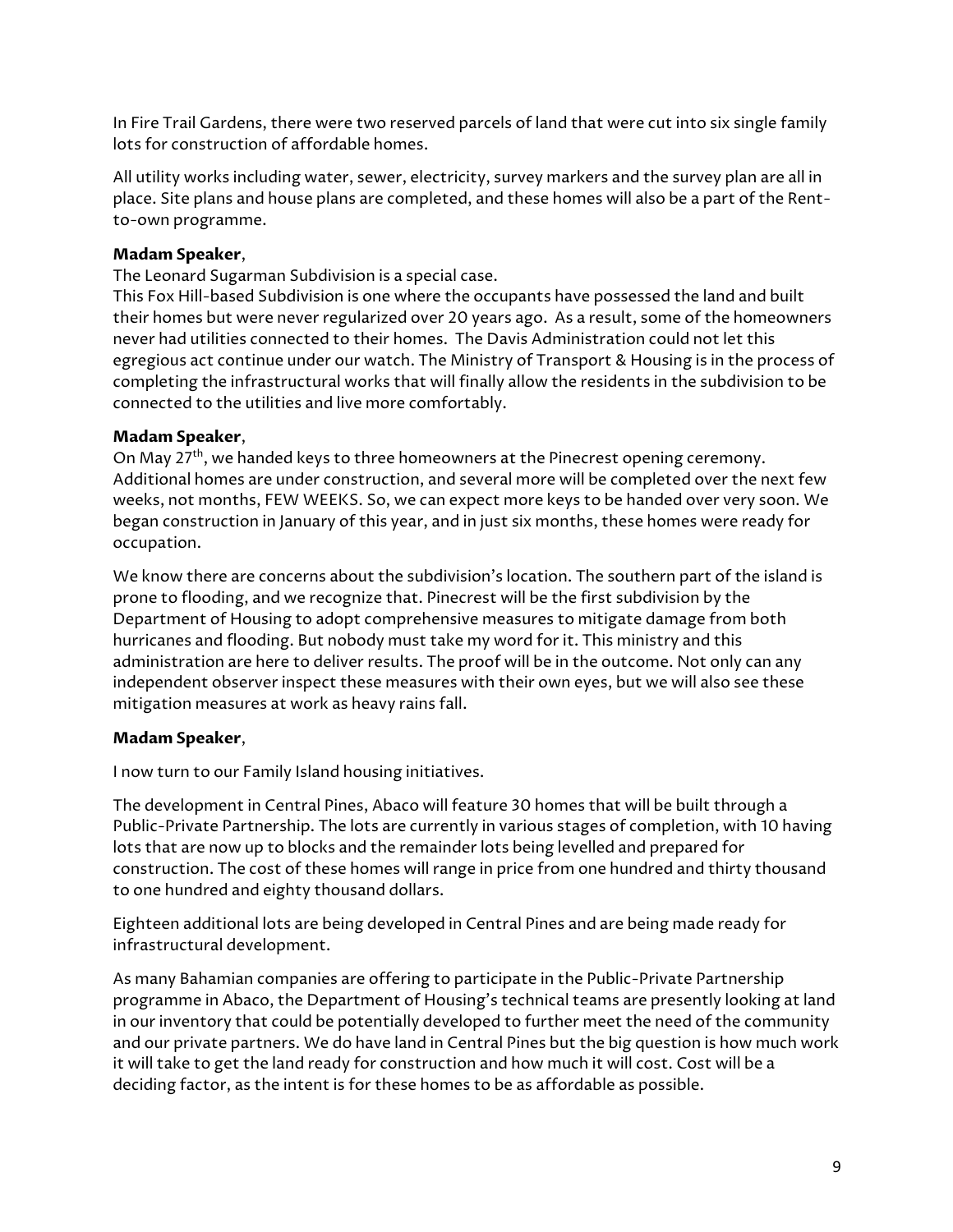In Spring City, roadworks, water works, electrical works and surveying works are underway for 21 lots that will serve as another site for affordable homes to be constructed.

The Sand Cove subdivision has all infrastructure in place and was originally developed to be sold as lots. However, today we have some 30-plus lots available that have not been sold and are looking to build on the lots through our PPP programme. The lots are ready for construction and an RFP document for surveying is completed and ready.

Once approval is granted for a PPP partner or other funding source, construction of the affordable homes will commence. In the meantime, lots will continue to be offered for sale as is.

### **Madam Speaker**,

We have assessed the Spring City dome site and it was determined that many of the people occupying the domes could be moved because their placement there was not hurricane related.

I am advised that shortly, we will be giving notice of a deadline for all persons there to vacate. The domes were intended as a temporary housing solution and their suitability and utility has long passed. They were an emergency housing solution that unfortunately was not properly monitored and it is now imperative for us to deal with that situation now. But this is the Davis Administration, **Madam Speaker**, and we will not put people out heartlessly. Those who qualify, will get further assistance from Social Services and some others who qualify will be able to purchase one of the homes that are being built by the Department of Housing in Abaco.

The Department of Housing technical staff have already assessed the site and have designed a plan for the construction of affordable homes on the site for which those persons will also have access to – if they qualify. So far, we have been able to complete and approve a design for eleven houses on the site. Consideration is also being given for this site to be used to introduce the Government's Rent-to-Own programme in Abaco, to ensure that those who cannot qualify for a traditional mortgage can have access to a viable housing solution. Madam Speaker, altogether we are looking at well over 100-plus affordable homes in the Abacos. The plans are in place, and we are now executing at record speed.

### **Madam Speaker**,

The island of Abaco was decimated by Hurricane Dorian. While tremendous progress has been made in rebuilding the island, there is more work to be done. Abaco is important to the economic growth and well-being of our nation. I am therefore, pleased to share with this Honourable House that my Ministry has been gifted with project plans for a new Town Centre at Marsh Harbour by former Prime Minister and former Member of Parliament for North Abaco, the Rt. Hon. Hubert Ingraham.

Major elements of The Town Centre will include a government complex, police and fire stations, a library, courts, mini-hospital, amphitheatre, central park, and a gymnasium. (Show Photo)

In the coming months, my Ministry will begin efforts to make the Town Centre a reality – turning the dream of a former Prime Minister Ingraham into reality for the benefit of Bahamians and the people of Abaco.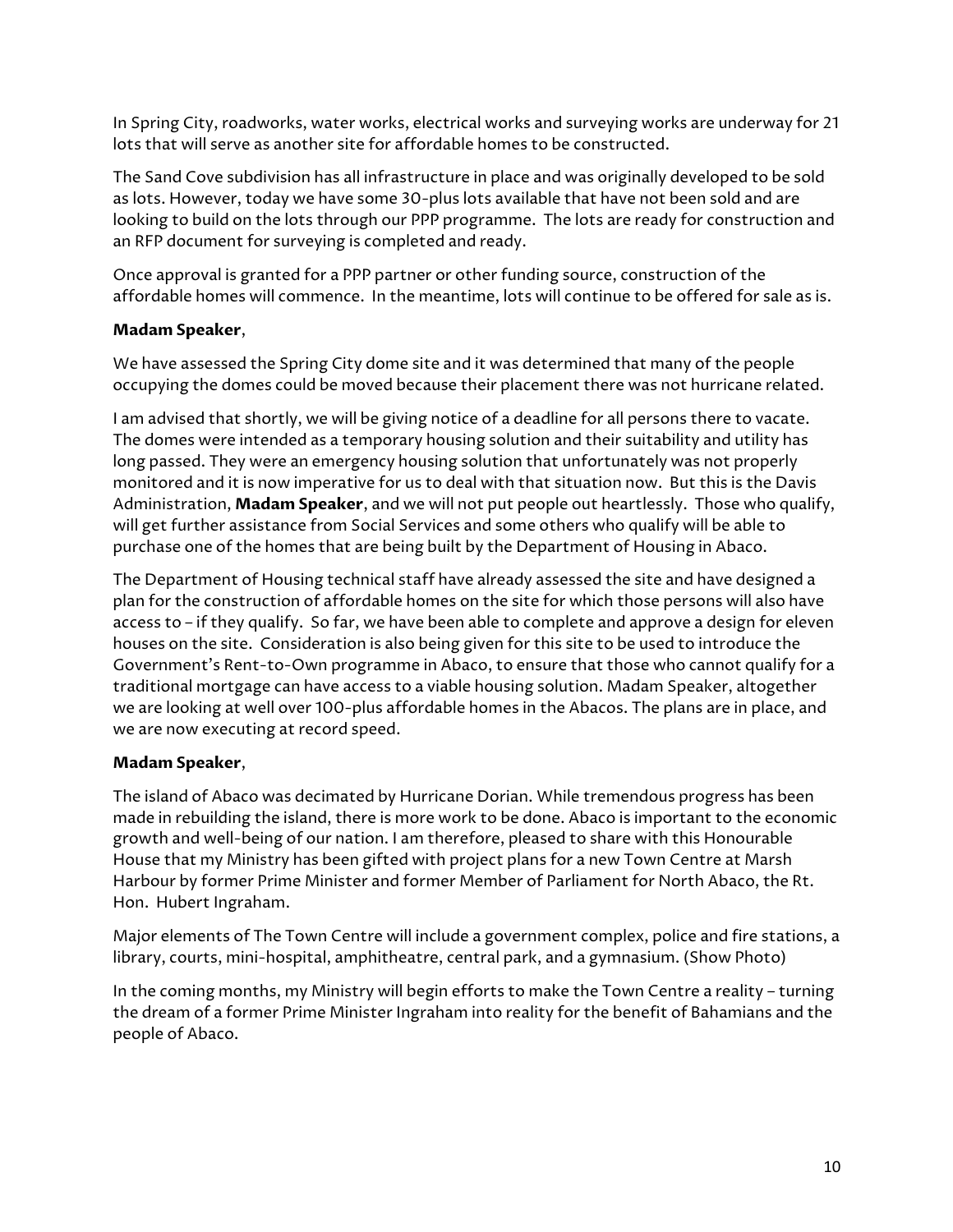I want the people of Grand Bahama to know that they have not been forgotten. The Davis administration is hard at work to ensure that the people of Grand Bahama take part in this housing boom. I am pleased to advise this Honourable House, that the Pine Forest subdivision's infrastructure has been completed.

One of the issues we encountered was that the demand for homes is high in this area while individuals qualifying for mortgages are not. Our vision for social equity cannot be denied by this state of affairs. The very nature of social equity is to replace existing systems that perpetuate inequality with new systems that empower. There was a time when the conclusion would have been that housing developments would not be possible in this area due to these limitations. But under the Davis administration, this location is being looked at as a prime location for the introduction of the Government's Rent-to-Own programme on Grand Bahama. Once approval is granted for a PPP partner or other funding source, the construction of eight affordable homes will commence.

In the West Heights subdivision, infrastructure is in place for 36 lots. Once again, we are conscious of the financial situation of residents who may not qualify due to no fault of their own. Grand Bahama has been through hard times that were exacerbated by Dorian. We understand this fact and we are exploring our options when it comes to building affordable homes in this area.

One Hundred and eighteen lots, **Madam Speaker**, are slated for the Heritage subdivision. Approval to acquire the land has been granted, and we will be moving, similarly as with our other housing projects; starting with construction on the eighteen lots which already has infrastructure as we design and commence infrastructural work on the remaining 100 lots.

### **Madam Speaker**,

The people of Eleuthera will be happy to know that they are also included in these plans.

At the Alice Town Subdivision, all infrastructure is in place. Once approval is granted for a PPP partner or other funding source, the construction of affordable houses will commence. Consideration is also being given to introducing the Government's Rent-to-Own programme on the Island of Eleuthera at this location.

The Ocean Hole Site, in Rock Sound, has been assessed for affordable housing development. And we are making plans now, to begin work and moving towards building affordable home in Eleuthera, a first ever. This is such a warm and exciting feeling for me, as I served in the Senate with the Member for Central and South Eleuthera, and we would sit next to each other and talk about how we would make a difference and show that young people are capable to lead, if we got the opportunity to serve. Today, we are standing in this Honourable House and I am think many would agree that we are doing a GREAT job, he is making Agriculture Sexy and I am popping houses out of the ground!

# **Madam Speaker**,

Seventy-nine lots were surveyed many years ago in Breezy Hill, North Andros but it was never developed. The technical team is looking at the site to determine the possibility and cost of developing that site for a hybrid model, where we construct some homes and offer other lots to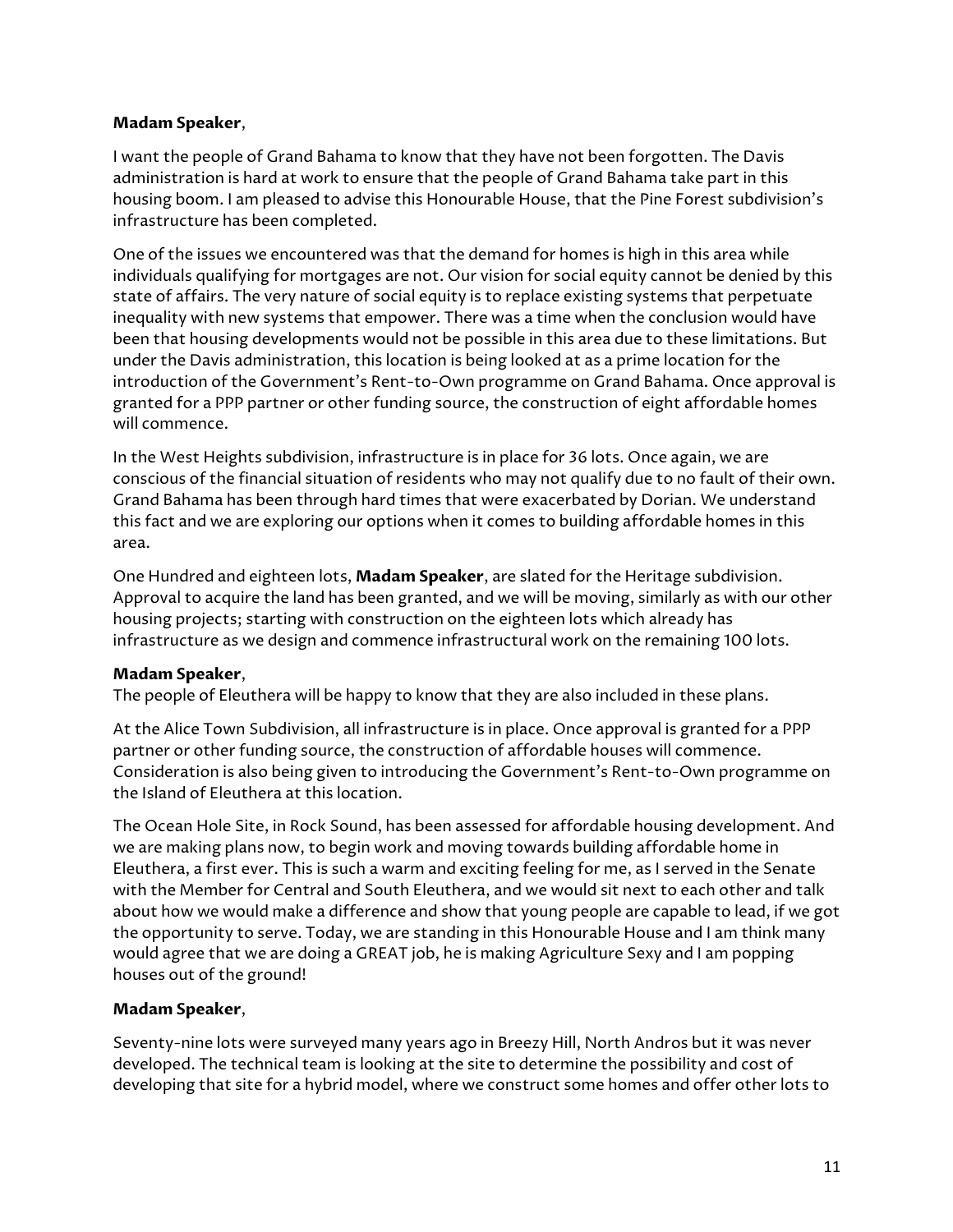be sold as a possible site for those Androsians who may wish to return home or any Bahamian who wish to build a retirement, vacation, or other home on the island.

We are also looking at the Money Rock Subdivision in South Andros for future development, as well as the Love Hill Subdivision in Central Andros. Other areas will be explored over the course of the year.

On the island of Exuma, two sites are being targeted in Bahama Sound and at the Old Navy Base site. They do not currently have all the necessary infrastructure in place but they are ideal for housing developments.

We have made a lot of progress on the islands of New Providence, Abaco, and Grand Bahama while on other islands we are doing preliminary work. Within this budget cycle, we expect to continue to make progress on the Family Islands to ensure that we are meeting the housing needs of all our people.

# **Madam Speaker**,

The Post Office Department continues its efforts to address the dire need for upgrades, and the overall transformation of its operations.

While focus over the past few months has been on formulating and applying new innovative technologies geared toward improving and expanding, the postal product and generating new revenue streams, it is important that the approach is a holistic one. This includes the:

- 1) The building of a permanent home for the Post Office;
- 2) Upgrade and refurbishment of Post Office sub-station buildings,
- 3) Assessment and Acquisition of additional Human Resources,
- 4) Expansion of Parcel Post service offerings, and
- 5) The Automation, upgrade and expansion of the Post Office Bank and counter service offerings.

The new postal product will require additional manpower for the timely delivery of expanded services at the highest standards. We remain optimistic about the profitable advantages that the Post Office will achieve by improving its service products.

Adequate human resources are critical to achieving the goals and objectives of the department and currently most family island locations are manned by a single officer. Additionally, New Providence has seen a serious depletion of top and middle managers, resulting in weakened management controls, low staff morale, and an inability to sufficiently deliver a superior postal product.

The department has begun the process of recruiting new talent, at the senior and lower management levels.

The Parcel Post Operations is the new direction for Post Offices around the globe. This will be our primary focus during the first phase of the service expansion exercise. The Post Office is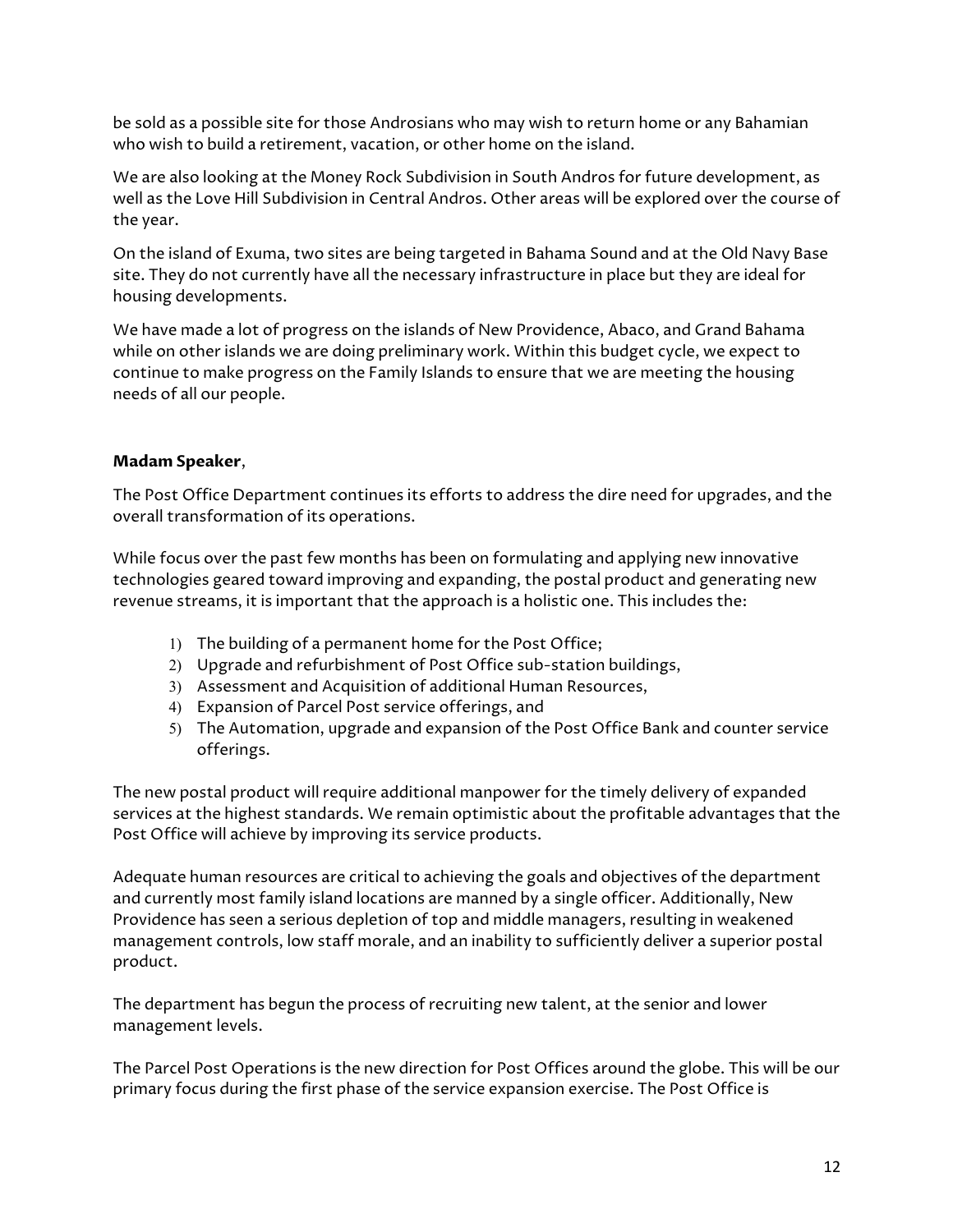currently engaged in setting up the critically needed infrastructural IT features necessary to upgrade its parcel and small packet express mail service (EMS) delivery systems.

Consequently, the department has engaged expert IT professionals to develop software compatible with the universal postal network's system and to assist the migration of the postal (CDS), with the required local customs clearance network (Click to Clear). This new and improved product will generate significant revenue intake and is expected to be introduced to the public within the next 3 months. The end product will be a reliable and efficient parcel delivery system through which Post Office customers can ship packages internationally. While this capability exists already, we are modernizing this operation so that it can be consistent in quality with other similar operations operating locally and internationally.

# **Madam Speaker**,

Many in New Providence may not be aware of this fact, but the Post Office Bank service is an essential service in almost all our Family Island locations. With the departure of commercial banks from several Family Islands, for many Bahamians, the Post Office Bank is essential. Considering the continued need for this service, it is critical that the Post Office is modernized to meet the demands of the 21<sup>st</sup> century.

To this end, an enhanced and intentional effort is underway to ensure that all Family Islands have access to some form of secure financial service, in the form of a fully automated money transfer system that will be user-friendly to accommodate both the young and not so young customer.

The automated infrastructural upgrade to the Post Office Bank will seek to eliminate the bulk of over-the-counter cash transactions and strengthen accounting controls in New Providence and remote Family Island locations. The new system of operations will improve the overall efficiency of the bank at all Post Office locations.

# **Madam Speaker**,

We are excited about the forthcoming new features to the Post Office Savings Bank, and as additional service offerings emerge, Post Office customers can benefit from improved services. If you are a Family Islander who currently uses the Post Office Bank, you would be pleased to know that we are dedicating the necessary resources to make this service faster, more secure, and more convenient so that you have a reliable system in place to meet your banking needs.

The Davis administration is focused on country-wide national development. Family Islandspecific initiatives like the Post Office Bank often slip through the cracks as Nassau-centric issues get all the attention. But those days are over. Family Islanders, we are listening, we are tuned into you, and we will deliver for you. The Post Office Bank is just the start.

# **Madam Speaker**,

The department indicated, early in the current fiscal period, plans to address the repairs and upgrades to several sub and district offices that have fallen into disrepair and have been in these conditions for years. Repairs have proven to be more extensive than projected and the limited resources allocated were soon depleted. Currently, repairs to the Fox Hill, Grants Town, and South Beach Post Offices are completed. The Cable Beach and Shirley Street Offices are about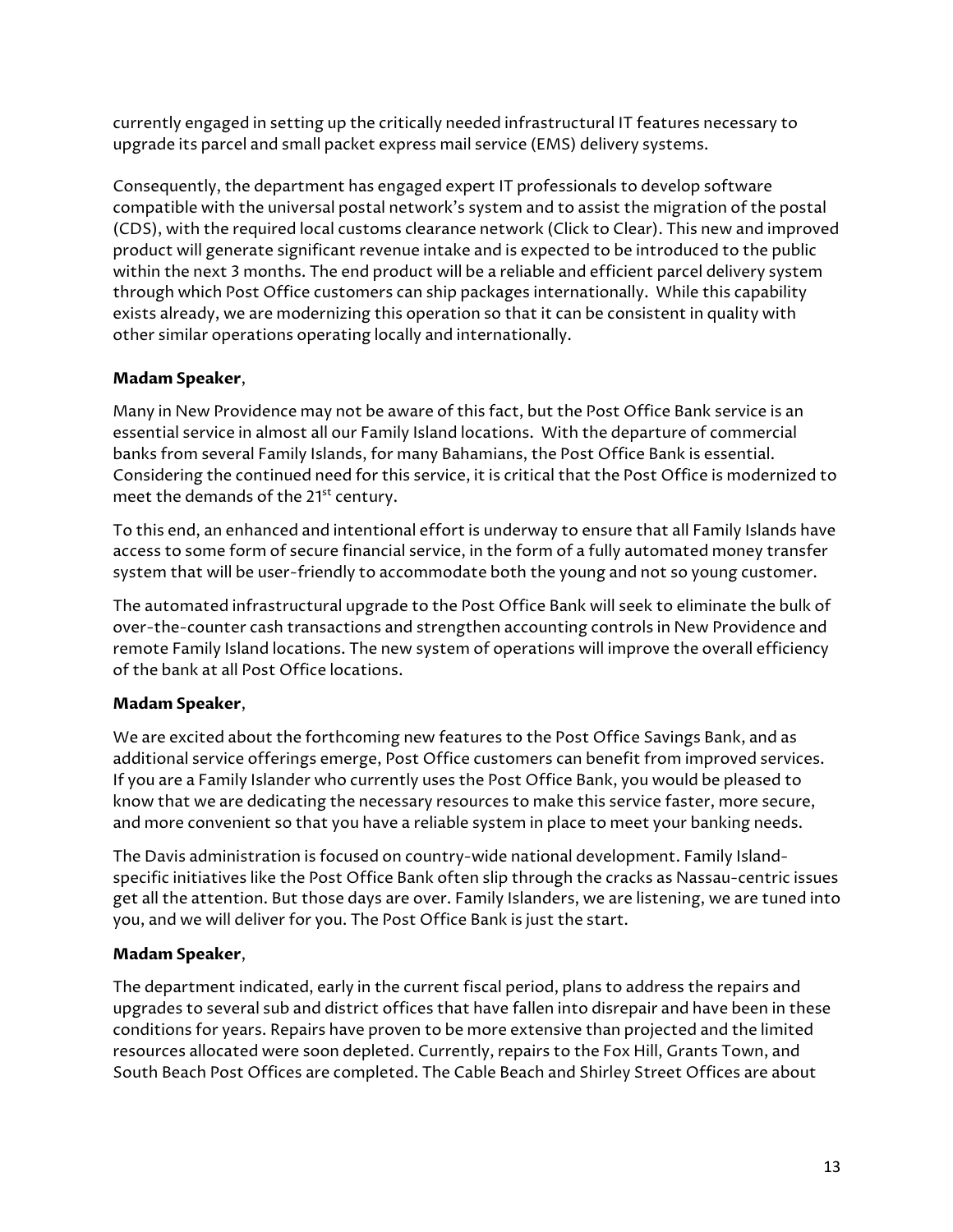90% completed. The Carmichael Road Post Office is expected to have cosmetic finishes completed over the next four weeks.

Family Island offices were not left out. We intend to expand the design plans for the Post Office in Grand Bahama and will be working closely with the technical team of the Ministry of Works, as it is our intent to restructure the use of that building and allocate office space for relocation of the Ministry of Works and the Port Department. Efforts are ongoing to replace destroyed offices on Abaco, namely the Green Turtle Cay, Hope Town, and Treasure Cay offices.

Construction of the Rum Cay Post Office is completed and awaiting furnishings that we hope to have shipped over the next three months so that the Postal Clerk can finally work in a comfortable and safe environment.

The Post Office Department's internal audit and building assessment teams are currently touring Family Island districts to address outstanding environmental, IT, and infrastructural upgrades, so that we can maintain the same standard in all post offices across the archipelago. There should be no perceivable differences in the conditions of post offices on the Family Islands compared to their Nassau counterparts.

## **Madam Speaker**,

I now pivot to the operations of the Port Department, which is charged with the responsibility of regulating all private and commercial activities within the local maritime industry of The Bahamas.

The safety functions of the Department assigned by way of the Ports Authorities Act, the Boat Registration Act, the Commercial Recreational Watercraft Act and the Water Skiing and Motor-Boat Control Act.

Among a myriad of other things, the Ports Authorities Act makes provision for the upkeep, maintenance, and regulation of all lighthouses throughout the Commonwealth of the Bahamas. In keeping with this objective, on February 18<sup>th</sup>, 2022, the Port Department signed a Memorandum of Understanding with the Elbow Reef Lighthouse Society, with the understanding that both parties would work together to ensure effective oversight of the historical Elbow Reef Lighthouse located in Elbow Cay on the island of Abaco.

Recognizing the Elbow Reef Lighthouse Society's thirty-plus years of direct involvement in the restoration and upkeep of the last manned lighthouse in the world, I wish to thank the Society for their tremendous contribution, and the Lighthouse Keepers of the Port Department for their continuous work to preserve this national treasure.

In the same vein, I wish to add that the Port Department is also reviewing contracts to repair, replace and/ or maintain all aids to navigation in The Bahamas.

Continuing with Port developments in Abaco, I am pleased to announce to this House and to the public that two-plus years following Hurricane Dorian in 2019, we have secured an office space for the Marsh Harbour Port Department, which is now open for business. Located on Queen Elizabeth Drive, Marsh Harbour, this office allows customers on the mainland of Abaco and surrounding cays to access our staff with ease, to conduct Port business, and for staff members to work under the same roof to accomplish their shared goals.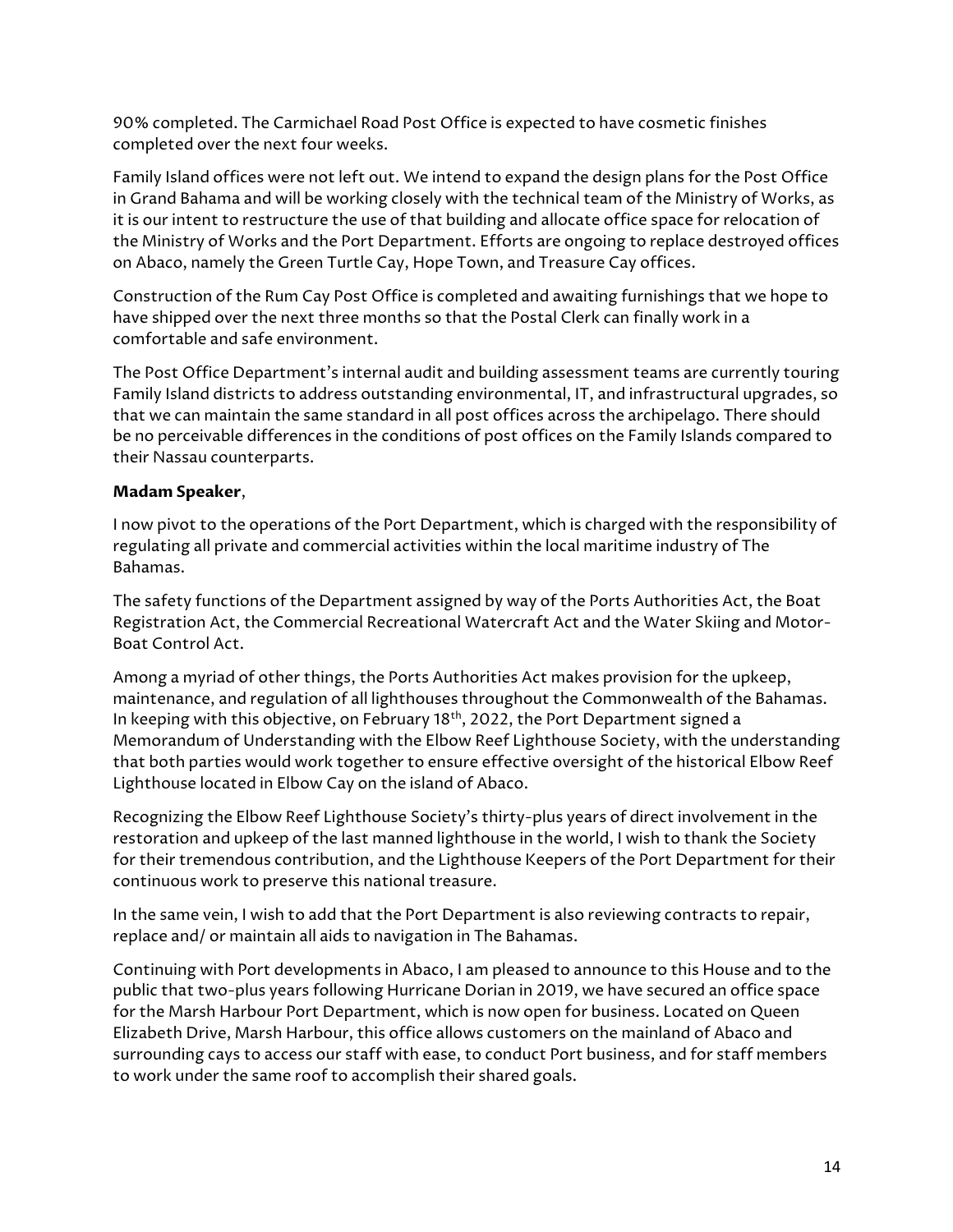Restoring critical infrastructure and services is essential to regaining some semblance of normalcy in our hard-hit islands. The truth is that we wish it could have happened even sooner, but we are pleased to bring port services back to the people. We will continue to prioritize the rebuilding of our hurricane-hit islands until they are even better than before.

# **Madam Speaker**,

To meet International Ship and Port Facility Security Code standards, an expression of interest was shared with the public to attract bids for the redevelopment of the Coopers Town Port and the Marsh Harbour International Facility. This redevelopment would create a public-private partnership between the Government of The Bahamas and the contracting party. It is anticipated that all concerns related to the security of the named ports will be addressed in this partnership, as well as the creation of a port that is up-to-par with other international ports around the world.

On another note, the public may recall the relocation of the Port Department's head office in Nassau to the East Bay Shopping Plaza to facilitate the construction of the Nassau Cruise Port. Noting the Department's current space needs, efforts are being made to expand the Department's work area, to accommodate additional officers in a suitable environment that is conducive to productivity.

To continue its mandate to offer efficient service to its customers, the Port Department has also commenced staff hirings, particularly for Family Island offices which are faced with staff shortage concerns. We anticipate a quick completion of this goal, which is now in its final stages.

As a part of its regulatory mandate, patrol of vessel traffic within the Bahamas is required to ensure that commercial and private operations are conducted using vessels and watercraft that are deemed seaworthy for the purpose for which they are being used. As such, I am pleased to share that the Port Department has acquired two additional patrol crafts, to be used within the Family Islands, namely Exuma and Abaco, for monitoring of vessel traffic.

Boaters are therefore reminded to ensure that their vessel and/ or watercraft are registered with the Port Department to avoid enforcement against illegal maritime activity. The public is reminded that they can visit a Port office or log on to www.bahamas.gov.bs/port to complete the registration process.

In Nassau, Potter's Cay dock stands as a hub for maritime activity, with vessels constantly moving in and out of the harbour for the purpose of transporting cargo. To emphasize the message of safety, I am proud to announce that we have installed signs at the Eastern end of Potter's Cay Dock to advise boaters of the proper use of that area, thereby eliminating the possibility of incidents.

As we continue to raise the standard at Potter's Cay Dock, to improve the overall look and operations of that area, the Port Department, by way of the Ministry of Transport and Housing, is also in discussions to complete phase three of the Potter's Cay dock project. Once completed, a freight depot will be created with security checkpoints, control access, and proper regulation of traffic. Additionally, clean-up of the Nassau Harbour is ongoing, to remove derelict and abandoned vessels in and around the harbour.

Recognizing the strides that my Ministry is taking to ensure that the Port Department is equipped to deliver its mandate, we also see the need to ensure that staff members feel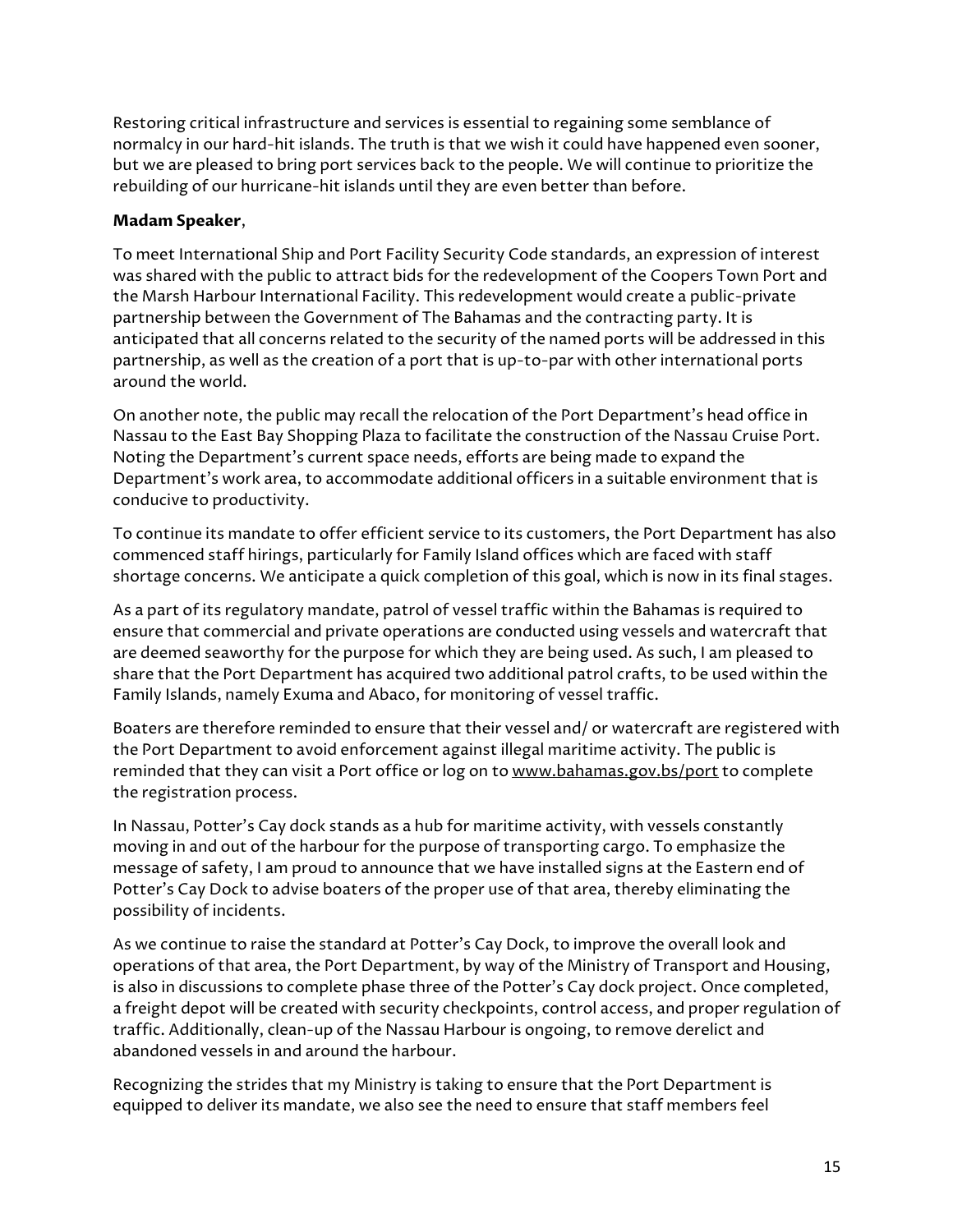empowered to perform their job with confidence and in the spirit of excellence. Therefore, the Port Department and the Bahamas Maritime Authority have signed a Memorandum of Understanding, which provides for technical training and support of Port officers, and collaboration between the two agencies, to enhance the vessel inspection regime and ensure that vessels not only meet local standards but also comply with standards set by regional and international bodies of which The Bahamas is party to. Our work will only be as good as the people getting the job done. This administration understands this fact, and at the Ministry of Transport and Housing, we will continue to explore opportunities to upgrade staff, improve competencies, fill identified gaps, and build capacity.

Further, the Port Department, in conjunction with the New Providence Port Authority Board, is collaborating to amend all Port legislation, which will affect fines and fees associated with the Department, among a list of other things.

Overall, we recognize the importance of emphasizing safety in the local maritime industry, and we are determined to achieve this goal for the betterment of all stakeholders and the public. As my Ministry commits to offering service that is commensurate with technological developments, the Port Department is in discussions to secure a viable party to provide a full-scale digital solution that would allow all Port services and functions to be accessed on a single website. We anticipate the roll-out of this solution in the short-term future.

Digitization is key, **Madam Speaker**. It is through digital transformation exercises like this one that the Davis Administration will expedite the delivery and quality of service throughout the government. The result will be an improved experience for users of government services, improved ease of doing business, and a more productive public service. The Ministry of Transport and Housing is fully embracing the digitalization agenda with the digitalization of port services being one of the many ways that we are incorporating technology throughout the ministry.

In the meantime, we are committing to maintaining partnerships with regional and international stakeholders including the Port of Miami, and the Port of New York and New Jersey for the purpose of information-sharing, technical assistance, and staff training.

**Madam Speaker**, The Road Traffic Department is an important agency of the Ministry of Transport and Housing.

The Department was previously located in the Clarence A. Bain Building, Thompson Boulevard; however, as result of changes with the structure and maintenance of the building, extensive consultations were held with various technical experts in both the private and public sectors, in conjunction with the Bahamas Public Services Union, and it was determined that there was an urgent need to temporarily relocate staff, while seeking a more permanent location for the department. The Thomas A. Robinson Stadium was identified and has been housing the department and its operations for more than three years. It has now come to attention that the department has been requested to relocate with immediate effect.

Therefore, **Madam Speaker**, a new facility will be constructed that would house the headquarters of the Ministry of Transport and Housing, as well as the Road Traffic Department. The facility will feature a service and inspection garage, that checks brakes, tires, weight, exhaust systems and other areas to ensure safety and protection for all licensed vehicles. Our vision also includes to have a driving course on the property, as well as a 15 bus lane terminal that facilitates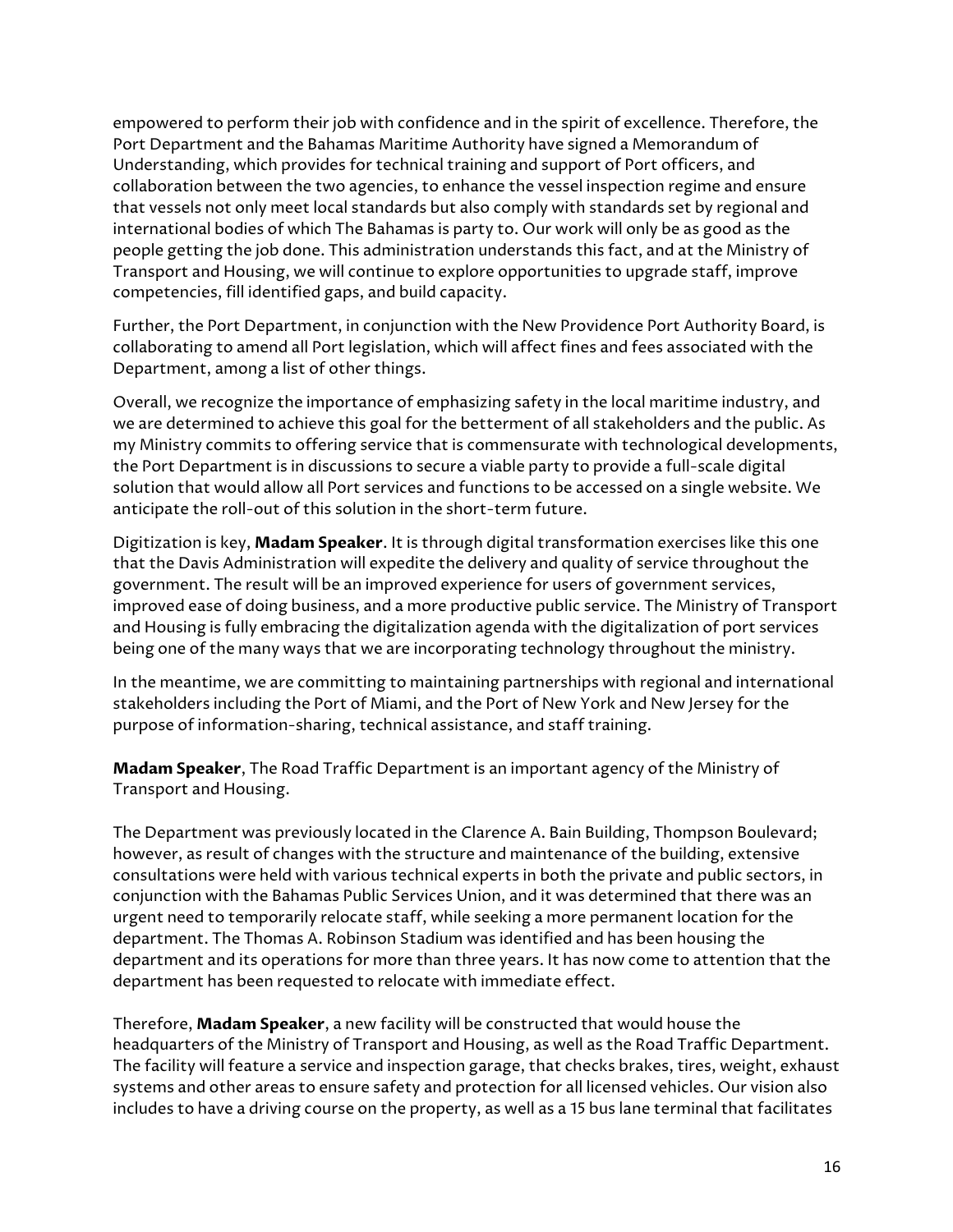an area for busses to use as a rest stop, or a bus collection point. We are still in the early stages of discussing the completed design, but we intend to build a modern building, fit for purpose.

# **Madam Speaker,**

Another, important focus of the Department is to ensure the introduction of the TMS system to the islands of Cat Island, San Salvador, Rum Cay, Berry Island, Acklins, Crooked Island, Mayaguana and Inagua.

Plans, **Madam Speaker**, are also in the works for a Road Traffic sub-station to be opened in eastern New Providence. The introduction of this office will improve the delivery of services by the Department and alleviate the long lines at the main office of the Road Traffic Department.

During this budget period, The Road Traffic Department has recommended for consideration new revenue measures. These measures include the introduction of commercial driver's license and vanity license plates. My Ministry is in the preliminary stages of planning an artist competition in partnership with the Ministry of Youth, Sports, and Culture for a limited vanity license plate design competition to commemorate our nation's 50<sup>th</sup> independence anniversary.

A focus of the Department of Road Traffic during this budget period, **Madam Speaker**, will be to give greater attention to the promotion of road safety practices. As the Minister of Transport and Housing, I am disturbed by the number of traffic fatalities involving the young people of our nation. I am pleased to advise this Honorable House that my Ministry intends to launch a national road safety campaign before the end of this year.

### **Madam Speaker**,

The concerns of the surrey drivers have been brought to the attention of my Ministry. I am advised that as a result of the signing of the lease agreement for the Nassau Cruise Port and the subsequent construction that surrey drivers have been displaced.

I wish to take this opportunity to assure surrey drivers that Ministry is actively engaged with relevant stakeholders on a plan to have them re-located and to ensure that their location is conducive to obtaining business from cruise passengers.

I wish to also thank my Cabinet colleagues for agreeing to grant a one-time subsidy payment to the Surrey drivers to assist with the care of the Horses and to get them prepared to resume services to our tourist sector soonest.

### **Madam Speaker,**

I would be remiss if I did not speak to the concerns of bus drivers. Public transportation is an important facet of our society. It is integral to how we interact with each other on the job and in our communal lives. I wish to thank the public transport providers and drivers for the essential service they provide.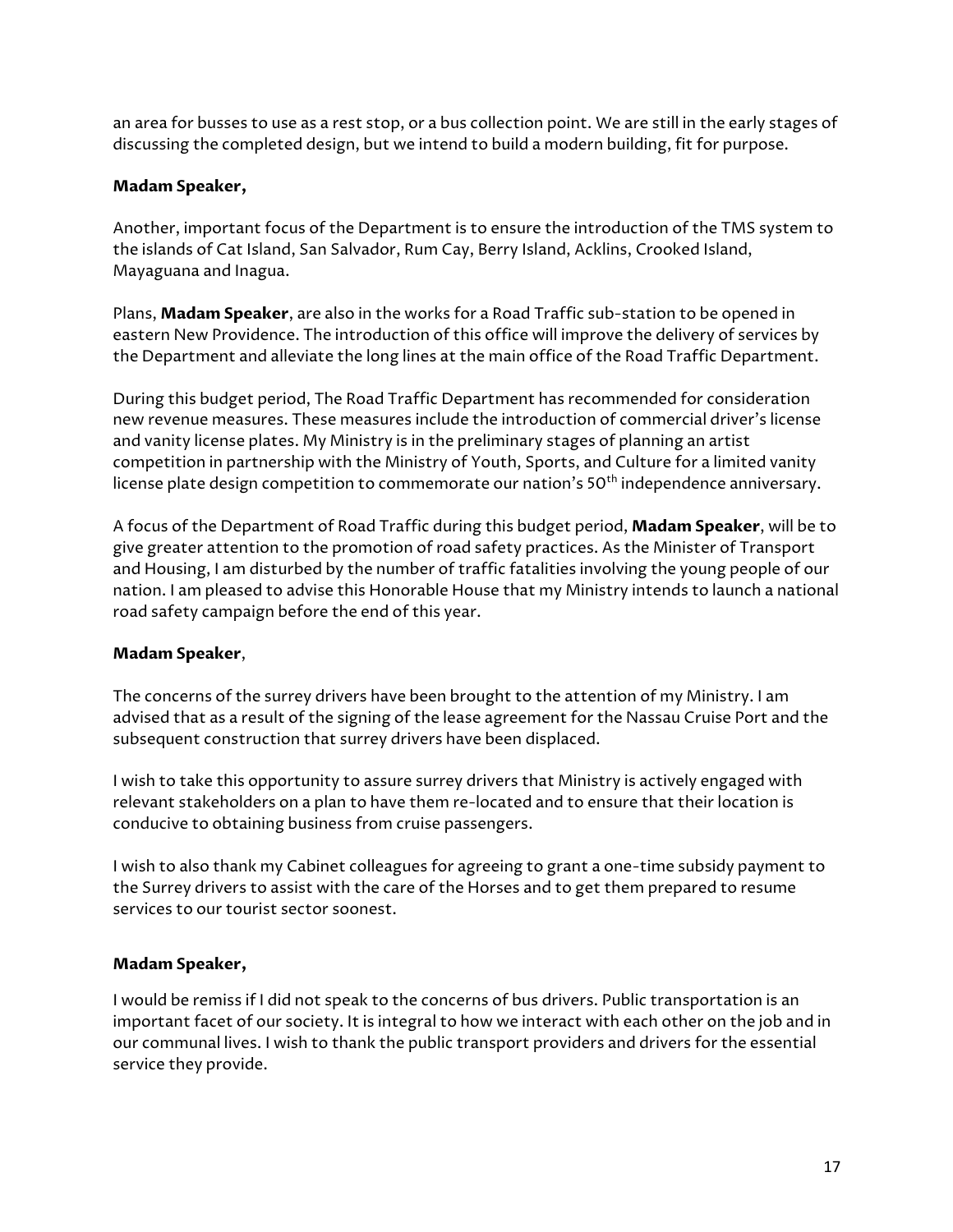We acknowledge that the cost of fuel has impacted the operations of the bussing system, however at this time we are unable to consider bus fare increases. However, I wish to advise that my Ministry will meet with the Ministry of Finance to design and structure a temporary relieve package for the industry.

# **Madam Speaker**,

I now wish to report on the activities of the Aircraft Accident Investigation Authority (AAIA), which is a specialized unit under the remit of the Ministry of Transport and Housing.

The mandate of the AAIA includes the investigation of accidents and serious incidents.

The evolution of the AAIA from a unit within the former Civil Aviation Department to a standalone, functionally independent investigative authority, has not been an easy feat and much work is required for the Authority to remain in a position as a leader in aviation safety.

The ICAO monitors a State's level of compliance with the Standards and Recommended Practices (SARPs) of the Convention on International Civil Aviation via safety audits, and The Bahamas was the subject of such an audit in November and December 2021. The AAIA's portion of the ICAO safety audit was conducted in December 2021 and yielded remarkable results, improving from a low score of 13.59% from the previous audit in 2017, to an outstanding 90.29%.

What makes this achievement so special is that unlike the 2017 ICAO audit, where foreign consultants were engaged to plan, prepare and advise, this latest audit initiative was planned and executed solely in-house by the AAIA's all Bahamian staff, led by Chief Investigator Capt. Delvin Major, with assistance from the AG's office for legal guidance relative to statutory and regulatory matters. **Madam Speaker**, a stellar example of Bahamian excellence. Clearly, there is no limit to what we can do when provided with the right support and opportunity.

### **Madame Speaker,**

For this upcoming budgetary period, it is envisioned that areas identified by the ICAO auditors as deficient or requiring additional mitigation measures, would be given special attention in order to strengthen the capabilities of the AAIA.

Subsequently, the following initiatives are planned for the fiscal period 2022 – 2023:

- We will amend the AAIA Act 2019 and AAIA Regulations 2021.
- We will expand AAIA staff by two (2) investigators to build capacity.
- We will facilitate safety training for aviation stakeholders throughout The Bahamas to provide support to the AAIA and its investigative process.
- And we will continue recurrent training and initiate training as appropriate for AAIA staff to remain on the cutting edge of investigative techniques and technological advancements.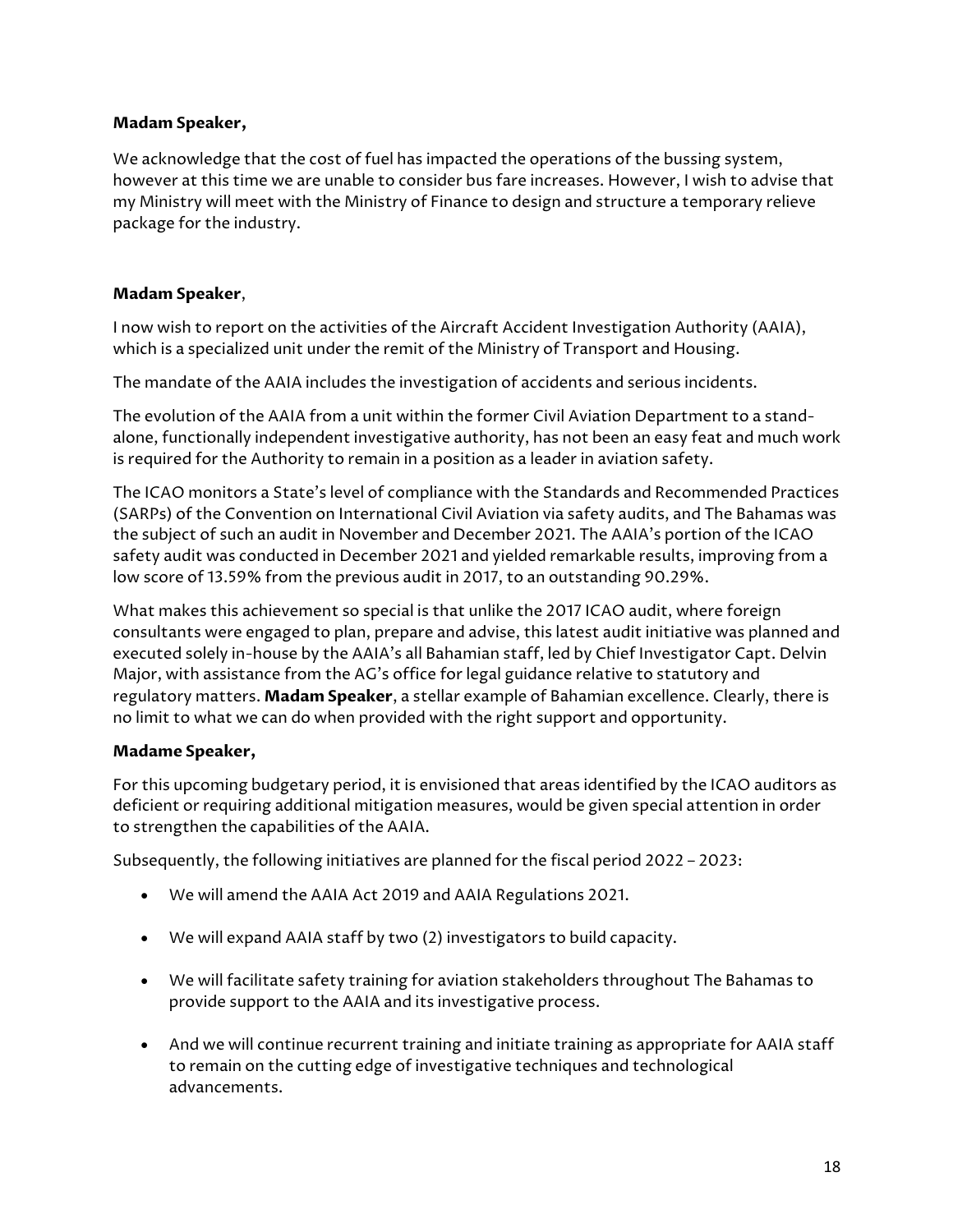I now turn to the Department of Meteorology. The Department of Meteorology is fully committed to providing the most accurate and timely meteorological products, services and information using the latest technology available to fully meet the needs of its customers.

In October 2016, **Madam Speaker**, The Government of The Bahamas, through the Department of Meteorology, signed a contract with a Finnish company, to install a network of Doppler Weather Radars and Automatic Weather Observing Systems in The Bahamas. This contract included the installation of four (4) Doppler Weather Radars, the refurbishment of an existing Doppler Weather Radar, the installation of nine (9) Airport Weather Observing Systems and the installation of a Low-level Windshear Alert System at the Lynden Pindling Airport.

## **Madam Speaker**,

To date, the nine Airport Weather Observing Systems are installed at the following airports: Marsh Harbor; Lynden Pindling International Airport (3); Governors Harbor; Fresh Creek; Bight, Cat Island; San Salvador and Inagua. The four new Doppler Weather Radars are all installed in: New Providence, Marsh Harbor, Abaco; Millerton, Long Island and Mayaguana. The refurbishment and installation of the existing Radar is completed in Ragged Island. Seven of the eight towers required for the Low-Level Windshear Alert System at the LPIA are also installed.

Works remaining to be done on this project are the connection of the Mayaguana radar to the power grid and the installation one more tower for the Low-Level Windshear Alert System at the LPIA. Plans are to complete the remaining works on this project by December 2022.

# **Madam Speaker**,

During the fiscal period 2021/2022, four veteran Meteorologists retired from the Public Service. It is anticipated that an additional five Meteorologists will reach the mandatory retirement age within the next three years. It is necessary to replace these retirees with competent individuals who would be able to contribute to the continued growth and development of the Department. Provision are made in the 2022/2023 Budget for the hiring of twenty (20) young Bahamians to be trained in the science of Meteorology.

# **Madam Speaker**,

In the 2022/2023 national budget, we have allocated over 8 million dollars for mail boat service contracts. We understand that to operate a mailboat is not cheap – in fact the annual fuel costs can be significant; however, as this service is government subsidized, the residents of the family islands should not have to pay exorbitant fees and suffer from inconsistent pricing.

My Ministry, **Madam Speaker**, will seek to partner with the Department of Local Government – which falls under the Ministry of Agriculture, Marine Resources and Family Island Affairs and family island MPs, to ensure that we give family island residents a voice in the decision-making process with a view to improving the mailboat service. Further, my Ministry intends to establish a Helpdesk for family island residents to report missing goods and other issues.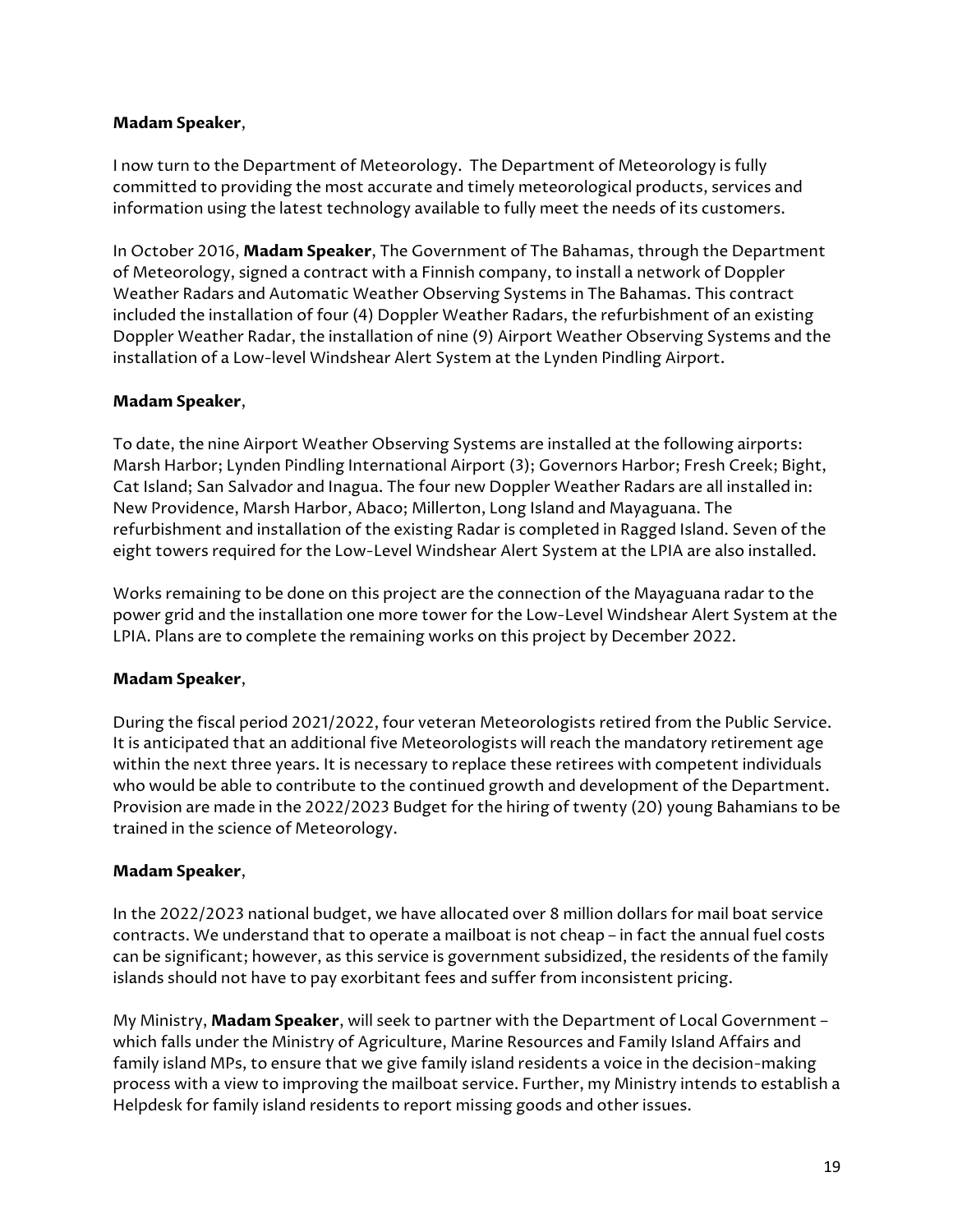I now direct the House's attention to the operations of the Bahamas Maritime Authority.

Members would no doubt be aware that the Maritime sector is a key pillar of our economy. We intend to continue to make inroads in this sector by offering new opportunities for The Bahamas and for Bahamians.

#### **Madam Speaker,**

I have just returned from Greece, where the international shipping exhibition – Posidonia 2022 – marked the first major gathering of the maritime world since the onset of the pandemic. The Bahamas' delegation included Ms. Jacqueline Simmons, Chairman of the Bahamas Maritime Authority, Permanent Secretary Antoinette Thompson, Deputy Chairman, Mr. Peter John Goulandris and Director and CEO, Captain Dwain Hutchinson, supported by BMA staff from the London and Greece offices.

#### **Madam Speaker,**

We met in person with the Greek Minister of Maritime Affairs and Insular Policy, we met with the President of the Union of Greek Shipowners, with whom we have a very close working relationship, and we met with some of the world's major shipowners, many of whom fly our Flag.

I am pleased to report, that under the aegis of the BMA, The Bahamas remains solidly among the Top-10 registries in the world. The BMA has been profitable for The Bahamas every year of its existence, having now returned to the Treasury in excess of \$110 million.

I am also pleased to report that, we see significant opportunity for growth for The Bahamas in the maritime sector, in terms of fleet growth and hence enhanced revenue for the Bahamas Treasury and in terms of enhanced opportunities for Bahamians by way of education, jobs, careers, advancement in the maritime field, etc.

In Greece, we engaged with the Government and maritime industry leaders to discuss areas of mutual benefit – in order to grow existing business opportunities for The Bahamas, and explore new ones for Bahamians. At the forefront of our discussion was climate change – through the introduction of practical and effective maritime regulations – and quality customer service. In this regard, I was heartened to hear that The Bahamas, through the Bahamas Maritime Authority, was sought out for its expertise, its competence and its regulatory leadership.

As one of the largest flags in an increasingly competitive ship registration field, I was pleased to hear that our clients continue to benefit from the quality of our service, and continue to bring tonnage to our Registry. The trust of Greek companies, large and small, from shipping dynasties such as Livanos, Tsakos, Thenamaris, Dorian, Chartworld, Stamco, and many others who are advocates for our Flag, and also for The Bahamas as a centre for investment, for financial services and residence and by extension championing The Bahamas as a tourist destination.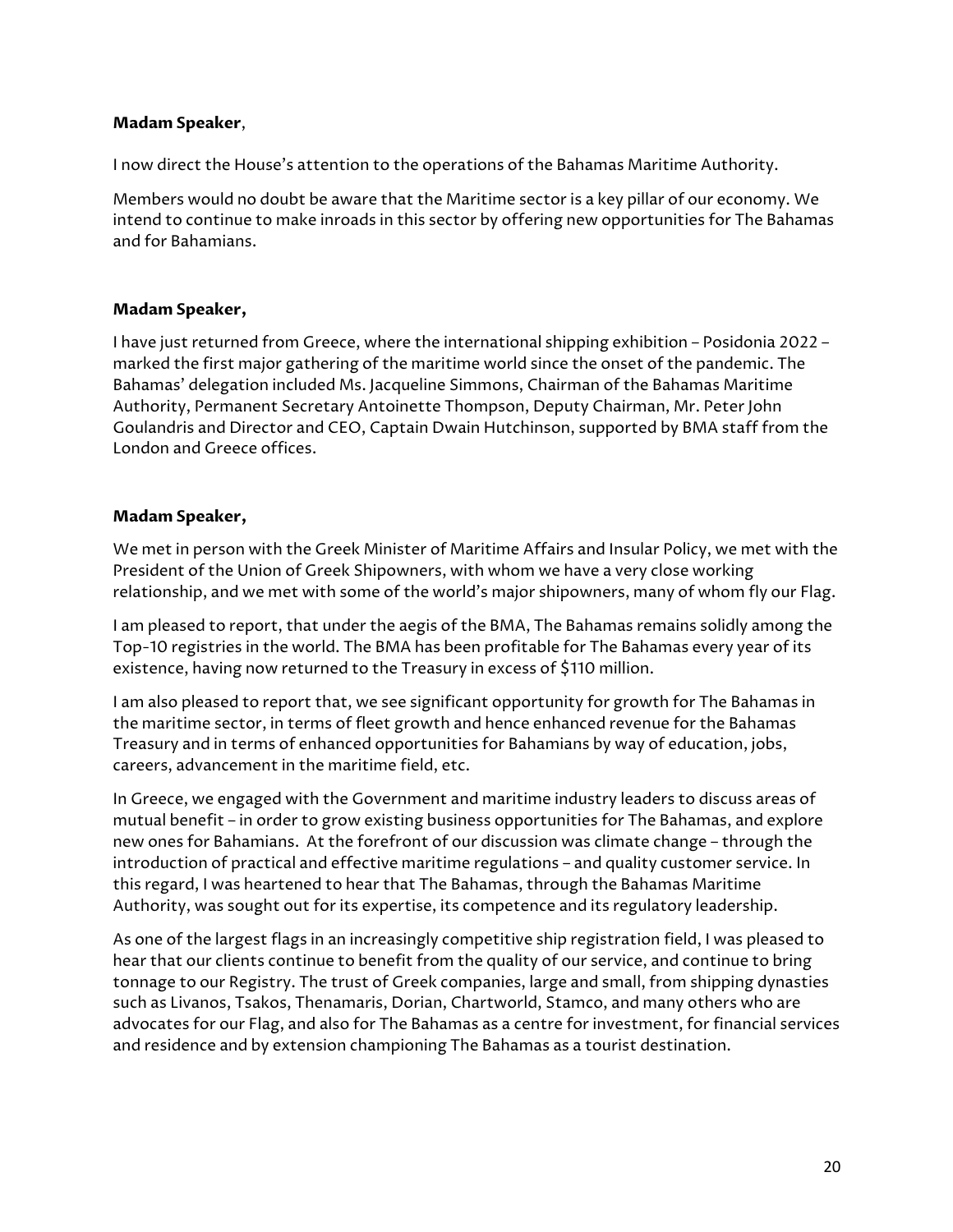Presently, we are in the enviable position, as it relates to the international ship registry, in that we have access to shipowners ranging from bulk carriers, tankers, car carriers, container ships and gas carriers who are committed to fly our Flag, in addition to having the largest number of cruise ships in the world under our flag. These facts present significant opportunities for the Bahamas. Bearing this in mind we must embrace the opportunity to structure ourselves to not only safeguard our present position, but to also grow and increase our revenue streams.

We must grow our market share in Greece, and also in the Far East, where the Flag is not as wellknown as in the West. The key to this growth is – and will be – customer service. The maritime regulatory world has become very complex, with new environmental issues and environmentallyfriendly technologies now overlaid on traditional mechanical, structural, electronic and operational ship – safety issues. Other major registries are competing every day for major shipowners' business. If we are to compete and prosper, we must maintain and enhance our level of client service. This means continuing to assure that the BMA has sufficient people with the specialized knowledge to regulate – to support – our shipowner clients. Where necessary, we will continue to make these investments in people, including in our Greek and London offices, and elsewhere as needed.

One of the most noteworthy requirements however, is to strategically focus on our BMA's operations at home. We realize that in positioning ourselves strategically, we must augment and enhance our specialized expertise at the Bahamas office to support our domestic maritime sector, our port operations, our ship and boat inspection capacity, our environmental oversight, and our ability to monitor marine traffic, both domestic and transient. This will yield efficiencies, and enhanced safety, that will benefit all Bahamians, and all visitors to our beautiful country.

We will continue to collaborate and support maritime education in The Bahamas, with other government ministries and agencies. We will continue to nourish the Bahamas Maritime Cadet Corps (the BMCC), that is funded by the BMA, and that provides free maritime basic training to our high school students. We will make every effort to help leverage the state-of-the-art LJM Maritime Academy as a key part of the Bahamian maritime education cluster. And we will work with academic institutions and other maritime stakeholders her in the Bahamas to help build The Bahamas as a world-class center for maritime education.

### **Finally, Madam Speaker,**

We will more effectively marry maritime training and education to real jobs in order to provide good opportunities for Bahamians. We are aware that the pandemic has created major dislocations in the employment chain, particularly for the cruise industry, in which a single cruise ship can require in excess of a thousand crew. People are needed. We will work with the maritime industry, with our manning agencies and with other stakeholders in The Bahamas, to assure that as many job opportunities as possible are made available to qualified Bahamians.

The Bahamas is quintessentially a maritime nation. We have set a course for the maritime sector to provide productive avenues for the Bahamas and for Bahamians – to provide enhanced revenue, quality maritime education, accessible opportunities and good maritime jobs.